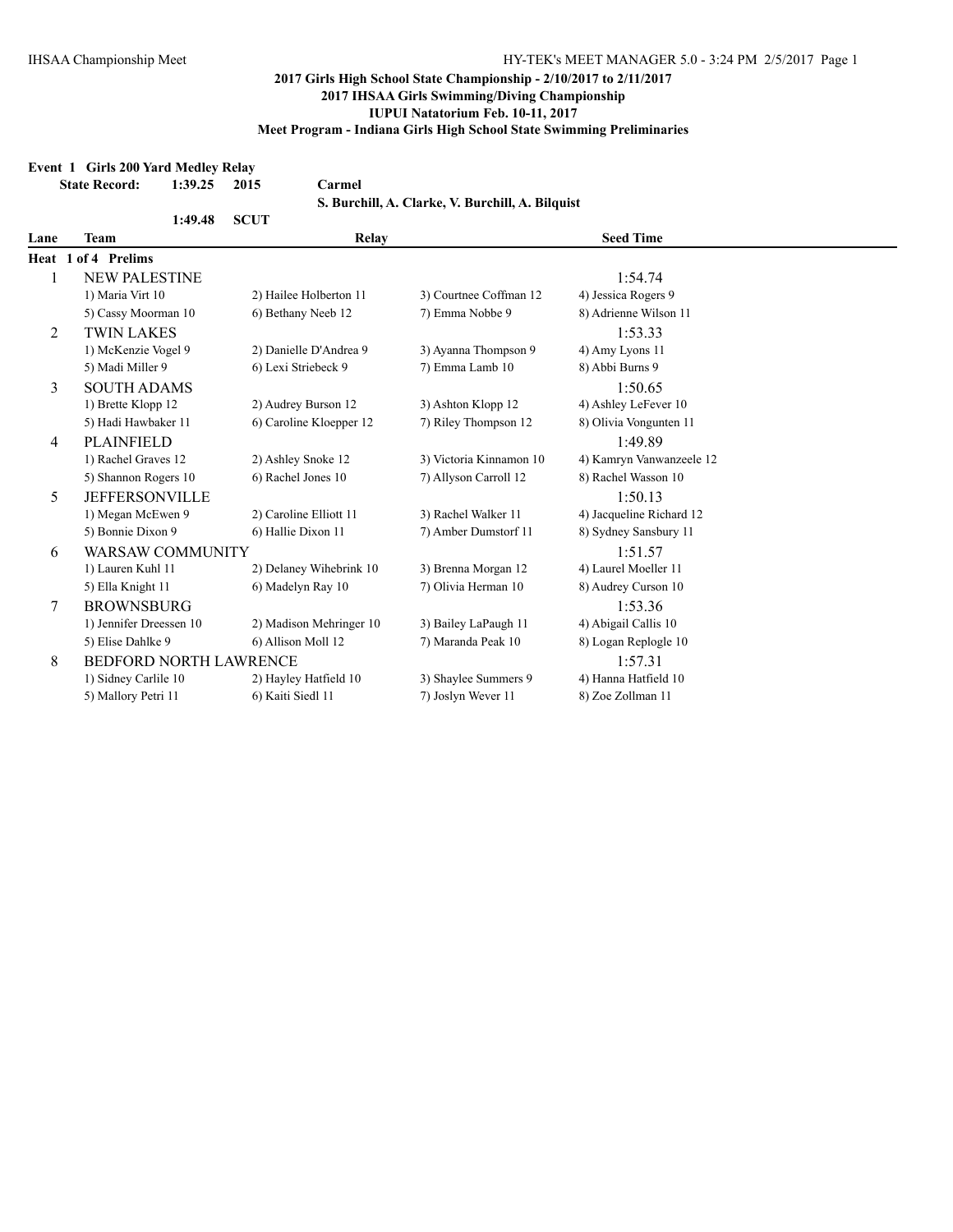#### **Heat 2 Prelims... (Event 1 Girls 200 Yard Medley Relay)**

| $\mathbf{1}$   | FRANKLIN CENTRAL            |                           |                           | 1:49.01                      |
|----------------|-----------------------------|---------------------------|---------------------------|------------------------------|
|                | 1) Jamie Leming 12          | 2) Regan Schiffli 10      | 3) Rachel Schiffli 10     | 4) Kathryn Matthies 10       |
|                | 5) Riley Benedict 12        | 6) Abigail McCormick 10   | 7) Holly Cassinelli 10    | 8) Lilly Habegger 10         |
| $\overline{2}$ | NORTH CENTRAL (INDPLS)      |                           |                           | 1:47.34                      |
|                | 1) Margaret McPherson 9     | 2) Hope Christy 12        | 3) Shannon Glesing 12     | 4) Grace Lough 9             |
|                | 5) Ashley Glesing 10        | 6) Holle Guntz 10         | 7) Delaney Isakson 10     | 8) Mary Kaitlyn McPherson 11 |
| 3              | <b>SOUTH BEND RILEY</b>     |                           |                           | 1:45.76                      |
|                | 1) Anna Kirkpatrick 12      | 2) Abigail Kirkpatrick 12 | 3) Allison Walker 12      | 4) Madison Blakesley 11      |
|                | 5) Lauren Meyer 9           | 6) Anastasia Mitchell 11  | 7) Alexis Jozwiak 11      | 8) Katherine Walker 11       |
| $\overline{4}$ | HAMILTON SOUTHEASTERN       |                           |                           | 1:44.19                      |
|                | 1) Abigail Harter 9         | 2) Madison Kertin 11      | 3) Hannah Pugh 10         | 4) Sydney Knurek 12          |
|                | 5) Megan Lugar 12           | 6) Caroline Cross 12      | 7) Abby Taylor 10         | 8) Victoria Vicory 11        |
| 5              | <b>NORTHRIDGE</b>           |                           |                           | 1:44.93                      |
|                | 1) Lauren Miller 11         | 2) Jenna Nethercutt 9     | 3) Sydnee Emerson 11      | 4) Kenzie Weber 9            |
|                | 5) Jenna Miller 11          | 6) Janelle Burbrink 10    | 7) August Hartzell 12     | 8) Madison Kenyon 12         |
| 6              | CARROLL (FORT WAYNE)        |                           |                           | 1:46.00                      |
|                | 1) Grace Hanna 9            | 2) Vanessa Venderley 12   | 3) Abigail Young 12       | 4) Avery Brooks 10           |
|                | 5) Veronica Lantz 9         | 6) Katelyn McCurdy 12     | 7) Abigail Johnston 12    | 8) Mallory Jackson 9         |
| 7              | <b>CONCORD</b>              |                           |                           | 1:48.13                      |
|                | 1) Alexandrea Beer 11       | 2) Olivia Trout 10        | 3) Jillian Dawson 10      | 4) Maddisen Lantz 11         |
|                | 5) MaKayla Miller 10        | 6) Theresa Lietzan 9      | 7) April Ordonez 11       | 8) Gabriella Sponseller 9    |
| $\,8\,$        | <b>WESTFIELD</b>            |                           |                           | 1:49.76                      |
|                | 1) Molly Ruggles 11         | 2) Erin Verbrugge 10      | 3) Katherine Hand 10      | 4) Mia Herzog 10             |
|                | 5) Julia Hawkins 12         | 6) Victoria Coy 12        | 7) Lexi Hall 9            | 8) Kendall Wilkes 10         |
|                | Heat 3 of 4 Prelims         |                           |                           |                              |
| $\mathbf{1}$   | <b>LAWRENCE NORTH</b>       |                           |                           | 1:48.87                      |
|                | 1) Brooke Atkins 10         | 2) Samantha White 12      | 3) Edin Hall 11           | 4) Jasmyne Kitt 12           |
|                | 5) Rebecca Fernandez 11     | 6) Kelly Matsuoka 9       | 7) Claire Mouser 12       | 8) Kristen Mouser 10         |
| $\overline{2}$ | <b>FISHERS</b>              |                           |                           | 1:47.19                      |
|                | 1) Corinne Yorkman 9        | 2) Allison Sperring 12    | 3) Elizabeth Pfeifer 12   | 4) Kyla Srncik 9             |
|                | 5) Nicole Rueff 10          | 6) Sarah Stensland 11     | 7) Miya Wai 10            | 8) Savannah Kennedy 10       |
| 3              | <b>SOUTH BEND ST JOSEPH</b> |                           |                           | 1:45.55                      |
|                | 1) Ashley Jenkins 11        | 2) Aislinn Walsh 10       | 3) Alexandra Spaulding 12 | 4) Lydia Schaeffer 11        |
|                | 5) Abigail Feltzer 10       | 6) Evelyn Sierra 9        | 7) Rebecca Pan 9          | 8) Alyssa Kerkman 10         |
| $\overline{4}$ | <b>BLOOMINGTON SOUTH</b>    |                           |                           | 1:43.60                      |
|                | 1) Grace Haskett 12         | 2) Mackenzie Looze 11     | 3) Phoebe Rensink 10      | 4) Celina German 12          |
|                | 5) Anne Levy 10             | 6) Hannah Kunzman 12      | 7) Emily Massengale 9     | 8) Naomi Brown 12            |
| 5              | <b>CARMEL</b>               |                           |                           | 1:44.84                      |
|                | 1) Sammie Burchill 12       | 2) Grace Estabrook 11     | 3) Trude Rothrock 11      | 4) Grace Pangburn 10         |
|                | 5) Katie Dougherty 11       | 6) Sarah Myung 9          | 7) Alex Feys 12           | 8) Meredith Berglund 9       |
| 6              | <b>CASTLE</b>               |                           |                           | 1:45.89                      |
|                | 1) Whitney Brown 11         | 2) Hannah Haerle 10       | 3) Maddie Wilson 11       | 4) Callie Wilhite 11         |
|                | 5) Krislyn Porter 11        | 6) Kaitlyn Porter 9       | 7) An Ping Yu 10          | 8) Kelly Kolleck 12          |
| 7              | <b>CROWN POINT</b>          |                           |                           | 1:48.09                      |
|                | 1) Hannah Kukurugya 12      | 2) Kelsi Artim 12         | 3) Kaitlin Gardner 9      | 4) Jordan Artim 9            |
|                | 5) Caroline Kruit 11        | 6) Paige Frederick 12     | 7) Anna McCormick 12      | 8) Brianna Tetzloff 10       |
| 8              | <b>MUNSTER</b>              |                           |                           | 1:49.63                      |
|                | 1) Lindsy Vanek 10          | 2) Audrey Beck 10         | 3) Leah John 10           | 4) Jennifer Lockhart 10      |
|                | 5) Brisa Bohling 10         | 6) Elizabeth Hanas 9      | 7) Isabella Blackford 11  | 8) Nicole Wakefield 12       |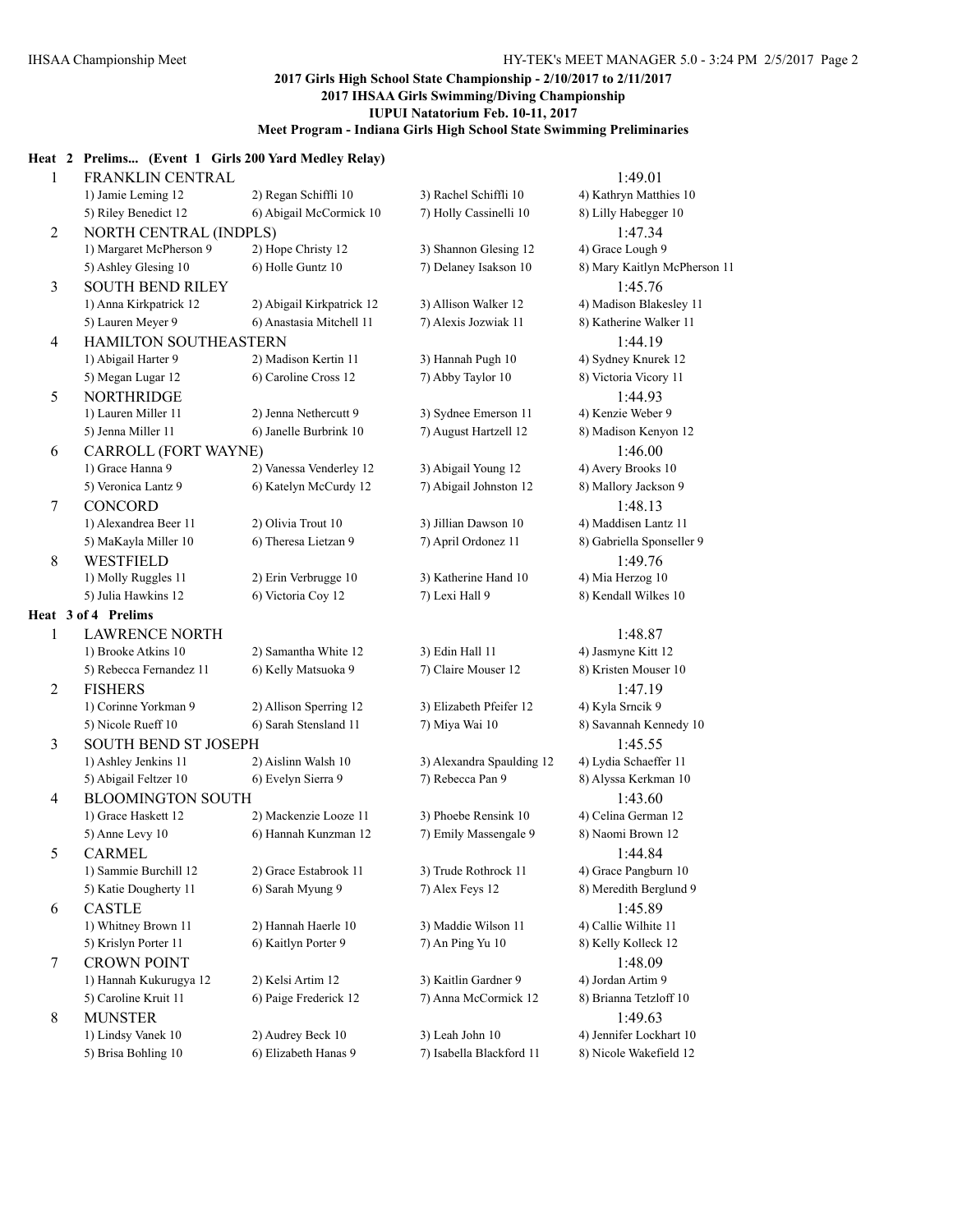#### **Heat 4 Prelims... (Event 1 Girls 200 Yard Medley Relay)**

| 1 | VALPARAISO                |                             |                        | 1:48.24                 |
|---|---------------------------|-----------------------------|------------------------|-------------------------|
|   | 1) Kristyn Hoffmann 9     | 2) Elizabeth Simac 11       | 3) Marisa Johnson 12   | 4) Jacklyn Bontrager 10 |
|   | 5) Peyton Mahlmann 12     | 6) Madeline Miltenberger 11 | 7) Hannah Shepherd 9   | 8) Grace Cobble 11      |
| 2 | <b>FRANKLIN COMMUNITY</b> |                             |                        | 1:46.68                 |
|   | 1) Scarlet Friend 10      | 2) Ali Terrell 10           | 3) Anna McCahill 11    | 4) Ella Pheifer 11      |
|   | 5) Jessie Fraley 10       | 6) Abi Gibson 12            | 7) Arden Friend 12     | 8) Gabby Hoffman 12     |
| 3 | <b>CHESTERTON</b>         |                             |                        | 1:44.96                 |
|   | 1) Jaclyn Klimczak 10     | 2) Aubrey Wing 12           | 3) Amy Socha 12        | 4) Cara Kroeger 12      |
|   | 5) Caylee Casbon 12       | 6) Abi Raines 9             | 7) Cameron Klimczak 12 | 8) Jenn Gillen 10       |
| 4 | <b>PENN</b>               |                             |                        | 1:43.21                 |
|   | 1) Madilyn Ziegert 10     | 2) Kionna Clayton 12        | 3) Makenna Bottorff 11 | 4) Meagan Ronci 12      |
|   | 5) Elizabeth Mejia 9      | 6) Megan Rach 9             | 7) Sydney Acito 11     | 8) Taylor Bush 12       |
| 5 | <b>YORKTOWN</b>           |                             |                        | 1:44.70                 |
|   | 1) Meredith Gray 11       | 2) Emily Weiss 10           | 3) Morgan Hicks 12     | 4) Elle Nowakowski 12   |
|   | 5) Chloe Duncan 12        | 6) Munthira Raju 10         | 7) Kaitlynn Santino 10 | 8) Catherine Grasso 10  |
| 6 | ZIONSVILLE                |                             |                        | 1:45.83                 |
|   | 1) Cassidy Sampson 12     | 2) Gretta DeCoursey 12      | 3) Issy Hamilton 10    | 4) Tessa Wrightson 11   |
|   | 5) Valerie Gayheart 11    | 6) Claudia Pobanz 11        | 7) Claire Brewer 11    | 8) Clarice Miles 12     |
| 7 | <b>AVON</b>               |                             |                        | 1:48.01                 |
|   | 1) Natalie Myers 12       | 2) Victoria Wendt 10        | 3) Lauren Myers 10     | 4) Elizabeth Myers 10   |
|   | 5) Maylee Lingle 9        | 6) Kaitlyn Sinclair 9       | 7) Rylee Elder 11      | 8) Madison Newport 9    |
| 8 | <b>BLOOMINGTON NORTH</b>  |                             |                        | 1:49.15                 |
|   | 1) Melinda Wang 10        | 2) Emma Mohn 11             | 3) Sonia Rista 12      | 4) Alicia DeMars 12     |
|   | 5) Ryan Paquette 11       | 6) Anna Kindred 12          | 7) Teva Tabbal 9       | 8) Emmy Bright 11       |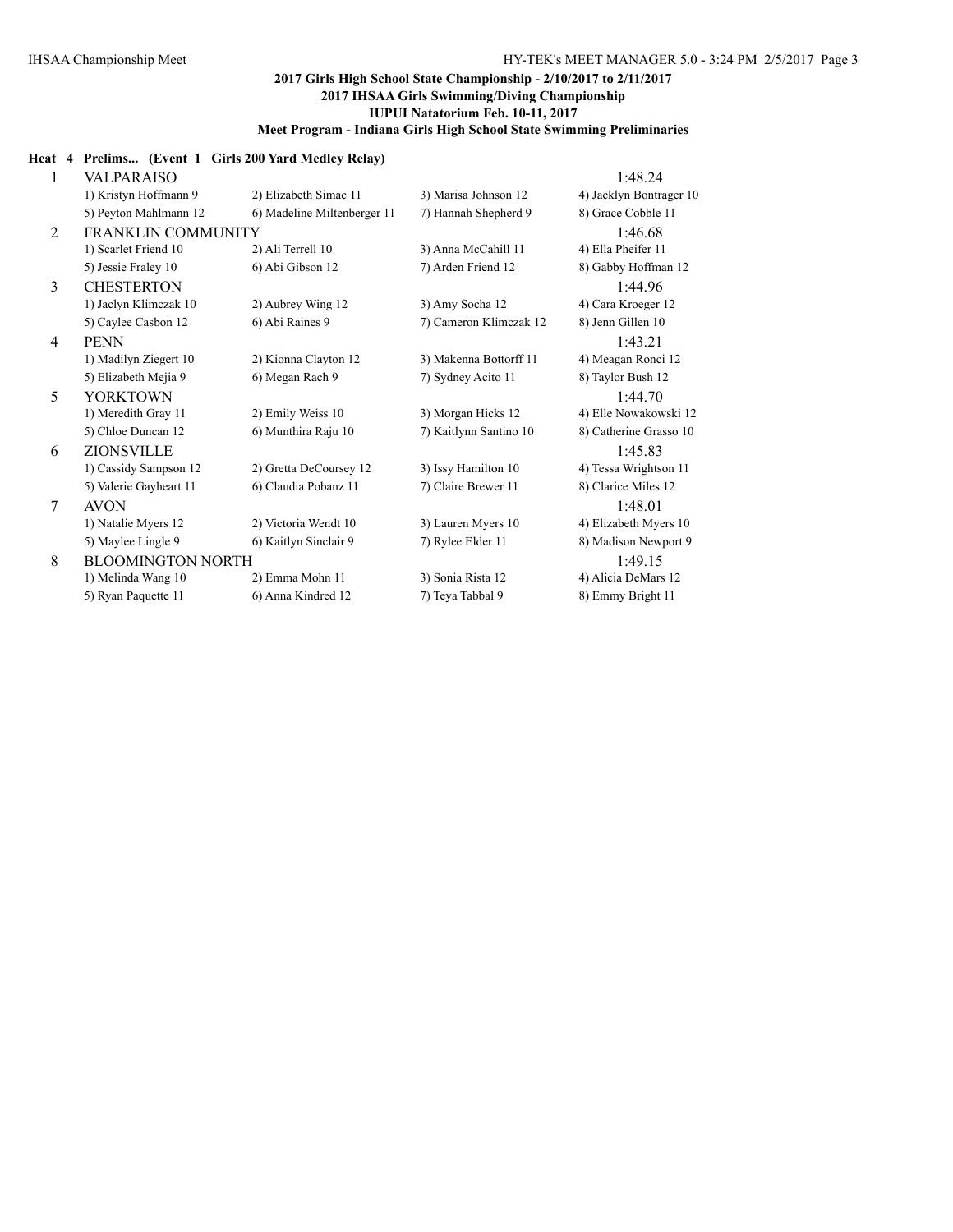#### **Event 2 Girls 200 Yard Freestyle**

|                  | <b>State Record:</b> | 1:45.09 | 2015        |    | <b>Claire Adams, Carmel</b>  |                  |
|------------------|----------------------|---------|-------------|----|------------------------------|------------------|
|                  |                      | 1:52.99 | <b>SCUT</b> |    |                              |                  |
| Lane             | Name                 |         |             |    | Year School                  | <b>Seed Time</b> |
|                  | Heat 1 of 4 Prelims  |         |             |    |                              |                  |
| $\mathbf{1}$     | Hannah Young         |         |             |    | 9 CASS                       | 2:02.73          |
| $\overline{2}$   | Ashton Klopp         |         |             |    | 12 SOUTH ADAMS               | 1:58.84          |
| 3                | Hallie Dixon         |         |             | 11 | <b>JEFFERSONVILLE</b>        | 1:56.39          |
| $\overline{4}$   | Kate Gallagher       |         |             | 11 | <b>MCCUTCHEON</b>            | 1:55.17          |
| 5                | <b>Rachel Graves</b> |         |             |    | 12 PLAINFIELD                | 1:56.02          |
| 6                | Jillian Castor       |         |             |    | 11 CENTER GROVE              | 1:56.40          |
| 7                | Carley Logan         |         |             |    | 10 GREENFIELD-CENTRAL        | 1:59.53          |
| 8                | Madison Matheis      |         |             |    | 9 JASPER                     | 2:04.42          |
|                  | Heat 2 of 4 Prelims  |         |             |    |                              |                  |
| $\mathbf{1}$     | Rachel Walker        |         |             |    | 11 JEFFERSONVILLE            | 1:54.82          |
| $\boldsymbol{2}$ | Jacklyn Bontrager    |         |             |    | 10 VALPARAISO                | 1:53.48          |
| 3                | Hannah Taylor        |         |             |    | 12 HAMILTON SOUTHEASTERN     | 1:52.16          |
| 4                | Trude Rothrock       |         |             |    | 11 CARMEL                    | 1:50.40          |
| 5                | Paige Miller         |         |             |    | 12 WAWASEE                   | 1:51.02          |
| 6                | Morgan Grout         |         |             |    | 12 CARMEL                    | 1:52.71          |
| $\tau$           | Morgan Booth         |         |             |    | 10 FISHERS                   | 1:54.01          |
| 8                | Gretchen Kraus       |         |             |    | 10 CARROLL (FORT WAYNE)      | 1:55.06          |
|                  | Heat 3 of 4 Prelims  |         |             |    |                              |                  |
| $\mathbf{1}$     | Krislyn Porter       |         |             |    | 11 CASTLE                    | 1:54.14          |
| $\overline{c}$   | <b>Belle Hinshaw</b> |         |             |    | 9 BREBEUF JESUIT PREPARATORY | 1:53.37          |
| 3                | Megan Johnson        |         |             |    | 12 HOMESTEAD                 | 1:52.15          |
| 4                | Jaclyn Klimczak      |         |             |    | 10 CHESTERTON                | 1:50.15          |
| 5                | Kay Foley            |         |             |    | 10 MUNSTER                   | 1:50.64          |
| 6                | Kayla Molnar         |         |             |    | 12 PENN                      | 1:52.43          |
| 7                | Carla Gildersleeve   |         |             |    | 10 FRANKLIN COMMUNITY        | 1:53.93          |
| 8                | Abigail Jahns        |         |             |    | 9 FISHERS                    | 1:55.05          |
|                  | Heat 4 of 4 Prelims  |         |             |    |                              |                  |
| 1                | Mya VanderHagen      |         |             |    | 9 CARROLL (FORT WAYNE)       | 1:54.02          |
| 2                | Katie Hughes         |         |             |    | 12 NORTHRIDGE                | 1:52.82          |
| 3                | Kathleen Hanley      |         |             |    | 12 NORTH CENTRAL (INDPLS)    | 1:51.83          |
| 4                | Lauryn Parrish       |         |             |    | 12 FISHERS                   | 1:48.98          |
| 5                | Lauryn Kallay        |         |             | 11 | <b>CHESTERTON</b>            | 1:50.60          |
| 6                | Emma Nordin          |         |             |    | 12 CARMEL                    | 1:52.21          |
| $\tau$           | Rachel Sabotin       |         |             | 9  | TRINITY LUTHERAN             | 1:53.83          |
| 8                | Madison Wickholm     |         |             |    | 12 SOUTHMONT                 | 1:54.88          |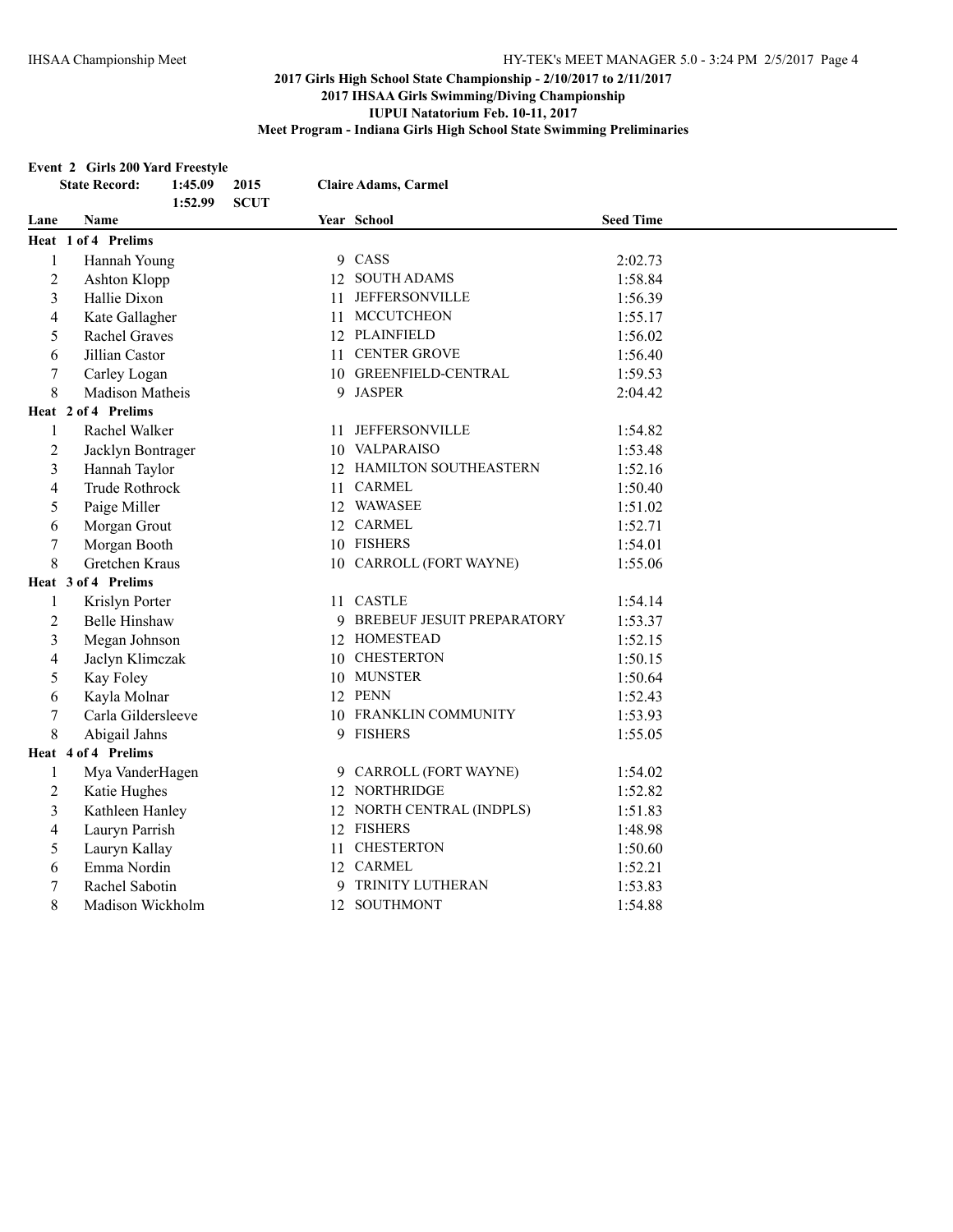#### **Event 3 Girls 200 Yard IM**

|                | <b>State Record:</b><br>2008<br>1:56.87<br><b>SCUT</b><br>2:07.08 | Michelle McKeehan, C. Grove |                  |
|----------------|-------------------------------------------------------------------|-----------------------------|------------------|
| Lane           | Name                                                              | Year School                 | <b>Seed Time</b> |
|                | Heat 1 of 4 Prelims                                               |                             |                  |
| $\mathbf{1}$   | McKenzie Vogel                                                    | 9 TWIN LAKES                | 2:14.50          |
| $\overline{c}$ | Delaney Wihebrink                                                 | 10 WARSAW COMMUNITY         | 2:13.20          |
| 3              | Alyssa Cyrus                                                      | 9 NORWELL                   | 2:09.61          |
| 4              | Corinne Yorkman                                                   | 9 FISHERS                   | 2:07.15          |
| 5              | Gretta DeCoursey                                                  | 12 ZIONSVILLE               | 2:07.18          |
| 6              | Lydia Tierney                                                     | 11 MT. VERNON (FORTVILLE)   | 2:10.78          |
| 7              | Natalie Bohnert                                                   | 10 PIKE CENTRAL             | 2:14.39          |
| 8              | Logan Replogle                                                    | 10 BROWNSBURG               | 2:15.59          |
|                | Heat 2 of 4 Prelims                                               |                             |                  |
| 1              | Kaitlyn Porter                                                    | 9 CASTLE                    | 2:06.98          |
| 2              | <b>Brooke Atkins</b>                                              | 10 LAWRENCE NORTH           | 2:06.16          |
| 3              | <b>Emily Weiss</b>                                                | 10 YORKTOWN                 | 2:03.82          |
| 4              | Mallory Jackson                                                   | 9 CARROLL (FORT WAYNE)      | 2:00.16          |
| 5              | Mackenzie Looze                                                   | 11 BLOOMINGTON SOUTH        | 2:02.67          |
| 6              | Natalie Myers                                                     | 12 AVON                     | 2:04.97          |
| 7              | Cameron Klimczak                                                  | 12 CHESTERTON               | 2:06.31          |
| 8              | Hannah Pugh                                                       | 10 HAMILTON SOUTHEASTERN    | 2:07.12          |
|                | Heat 3 of 4 Prelims                                               |                             |                  |
| 1              | Emma Mohn                                                         | 11 BLOOMINGTON NORTH        | 2:06.84          |
| $\overline{2}$ | Gracie Saulman                                                    | 10 CORYDON CENTRAL          | 2:05.77          |
| 3              | Katie Dougherty                                                   | 11 CARMEL                   | 2:03.56          |
| 4              | Sammie Burchill                                                   | 12 CARMEL                   | 1:59.58          |
| 5              | Kelly Pash                                                        | 10 CARMEL                   | 2:01.83          |
| 6              | Abigail Kirkpatrick                                               | 12 SOUTH BEND RILEY         | 2:04.46          |
| 7              | Emma Gillespie                                                    | 9 FISHERS                   | 2:06.28          |
| 8              | Victoria Wendt                                                    | 10 AVON                     | 2:07.08          |
|                | Heat 4 of 4 Prelims                                               |                             |                  |
| 1              | Abigail Harter                                                    | 9 HAMILTON SOUTHEASTERN     | 2:06.59          |
| 2              | Jordyn Polderman                                                  | 12 FORT WAYNE SNIDER        | 2:05.17          |
| 3              | Aislinn Walsh                                                     | 10 SOUTH BEND ST JOSEPH     | 2:03.20          |
| 4              | Hannah Kukurugya                                                  | 12 CROWN POINT              | 1:58.80          |
| 5              | Cara Kroeger                                                      | 12 CHESTERTON               | 2:01.79          |
| 6              | Sydnee Emerson                                                    | 11 NORTHRIDGE               | 2:03.95          |
| 7              | Ali Terrell                                                       | 10 FRANKLIN COMMUNITY       | 2:06.22          |
| 8              | Savannah Kennedy                                                  | 10 FISHERS                  | 2:07.00          |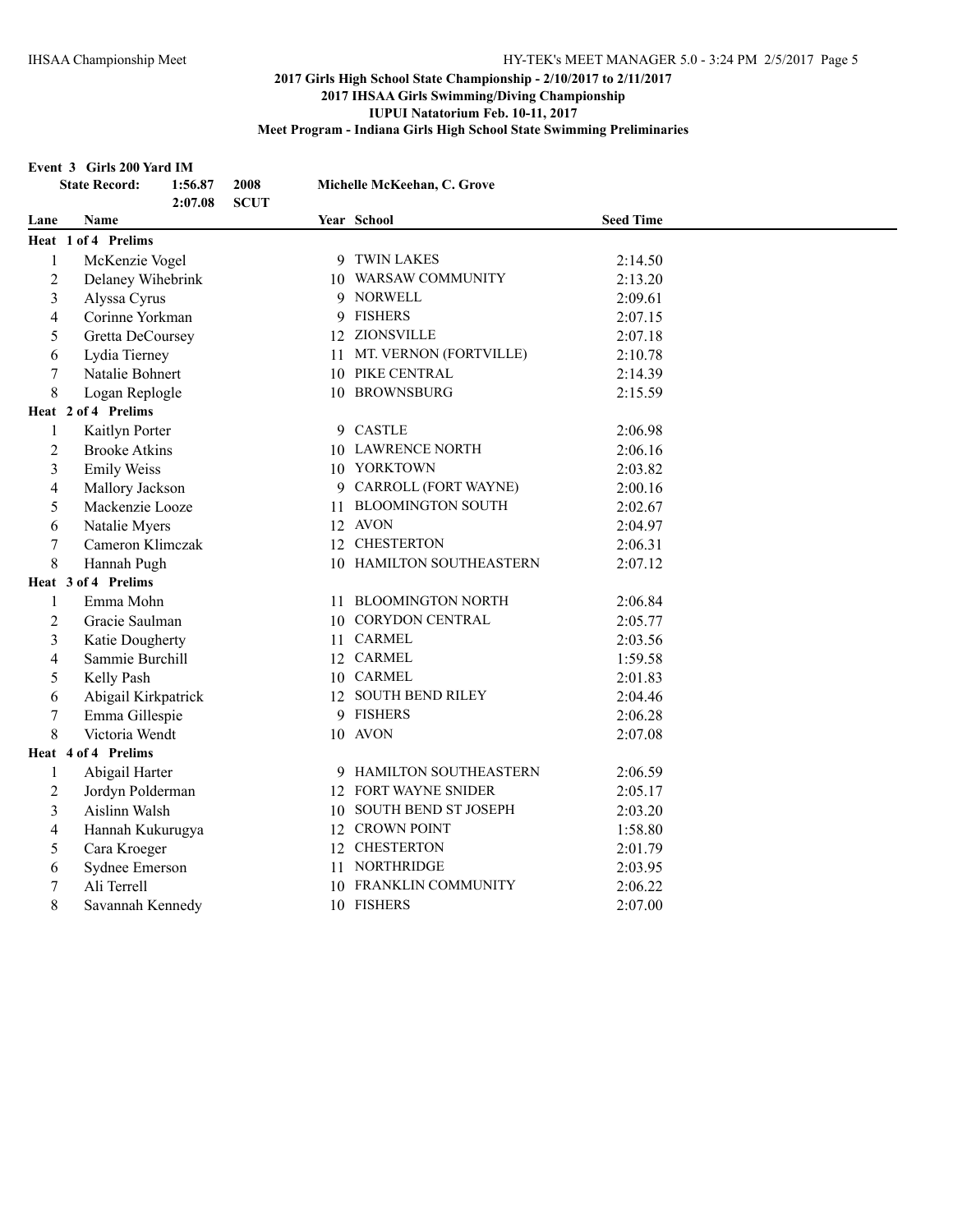#### **Event 4 Girls 50 Yard Freestyle**

|                | <b>State Record:</b>   | 22.15 | 2014        |    | Amy Bilquist, Carmel        |                  |
|----------------|------------------------|-------|-------------|----|-----------------------------|------------------|
|                |                        | 24.18 | <b>SCUT</b> |    |                             |                  |
| Lane           | <b>Name</b>            |       |             |    | Year School                 | <b>Seed Time</b> |
|                | Heat 1 of 4 Prelims    |       |             |    |                             |                  |
| 1              | Veeanna Edwards        |       |             |    | 12 PARK TUDOR               | 25.17            |
| $\overline{2}$ | Greer Manger           |       |             |    | 9 NEW ALBANY                | 24.68            |
| 3              | Maddisen Lantz         |       |             |    | 11 CONCORD                  | 24.23            |
| 4              | Kyla Srncik            |       |             |    | 9 FISHERS                   | 24.16            |
| 5              | Pearl Muensterman      |       |             |    | 11 MOUNT VERNON             | 24.20            |
| 6              | Maggie Vaitkus         |       |             |    | 12 MUNSTER                  | 24.23            |
| $\tau$         | Abri De Atley          |       |             |    | 10 DANVILLE COMMUNITY       | 24.99            |
| 8              | Jane Scheidler         |       |             |    | 9 SOUTHMONT                 | 25.29            |
|                | Heat 2 of 4 Prelims    |       |             |    |                             |                  |
| 1              | Darby Coles            |       |             |    | 12 COLUMBUS NORTH           | 24.07            |
| 2              | <b>Avery Brooks</b>    |       |             |    | 10 CARROLL (FORT WAYNE)     | 23.92            |
| 3              | Rachel Schiffli        |       |             |    | 10 FRANKLIN CENTRAL         | 23.76            |
| 4              | Grace Pangburn         |       |             |    | 10 CARMEL                   | 23.49            |
| 5              | <b>Emily Barnes</b>    |       |             | 11 | HAMILTON SOUTHEASTERN       | 23.62            |
| 6              | Tessa Wrightson        |       |             | 11 | ZIONSVILLE                  | 23.78            |
| 7              | Rachel Young           |       |             |    | 10 CARMEL                   | 23.97            |
| 8              | Alex Bader             |       |             |    | 11 JAY COUNTY               | 24.12            |
|                | Heat 3 of 4 Prelims    |       |             |    |                             |                  |
| 1              | Ella Pheifer           |       |             |    | 11 FRANKLIN COMMUNITY       | 24.05            |
| $\overline{c}$ | <b>Shannon Glesing</b> |       |             |    | 12 NORTH CENTRAL (INDPLS)   | 23.84            |
| 3              | Celina German          |       |             |    | 12 BLOOMINGTON SOUTH        | 23.76            |
| 4              | Abigail Johnston       |       |             |    | 12 CARROLL (FORT WAYNE)     | 23.44            |
| 5              | Madison Blakesley      |       |             |    | 11 SOUTH BEND RILEY         | 23.62            |
| 6              | Amilia Nusbaum         |       |             |    | 11 FISHERS                  | 23.77            |
| 7              | Madilyn Ziegert        |       |             |    | 10 PENN                     | 23.95            |
| 8              | Courtnee Coffman       |       |             |    | 12 NEW PALESTINE            | 24.10            |
|                | Heat 4 of 4 Prelims    |       |             |    |                             |                  |
| 1              | Carmina Armstrong      |       |             |    | 10 JASPER                   | 23.97            |
| $\overline{2}$ | Sydney Knurek          |       |             |    | 12 HAMILTON SOUTHEASTERN    | 23.81            |
| 3              | Alyssa Conley          |       |             |    | 11 CARMEL                   | 23.73            |
| 4              | Grace Haskett          |       |             |    | 12 BLOOMINGTON SOUTH        | 23.27            |
| 5              | Elizabeth Broshears    |       |             |    | 9 EVANSVILLE REITZ MEMORIAL | 23.51            |
| 6              | Andrea Hanas           |       |             |    | 12 CHESTERTON               | 23.76            |
| $\tau$         | Mary Kaitlyn McPherson |       |             | 11 | NORTH CENTRAL (INDPLS)      | 23.94            |
| 8              | Brenna Morgan          |       |             |    | 12 WARSAW COMMUNITY         | 24.10            |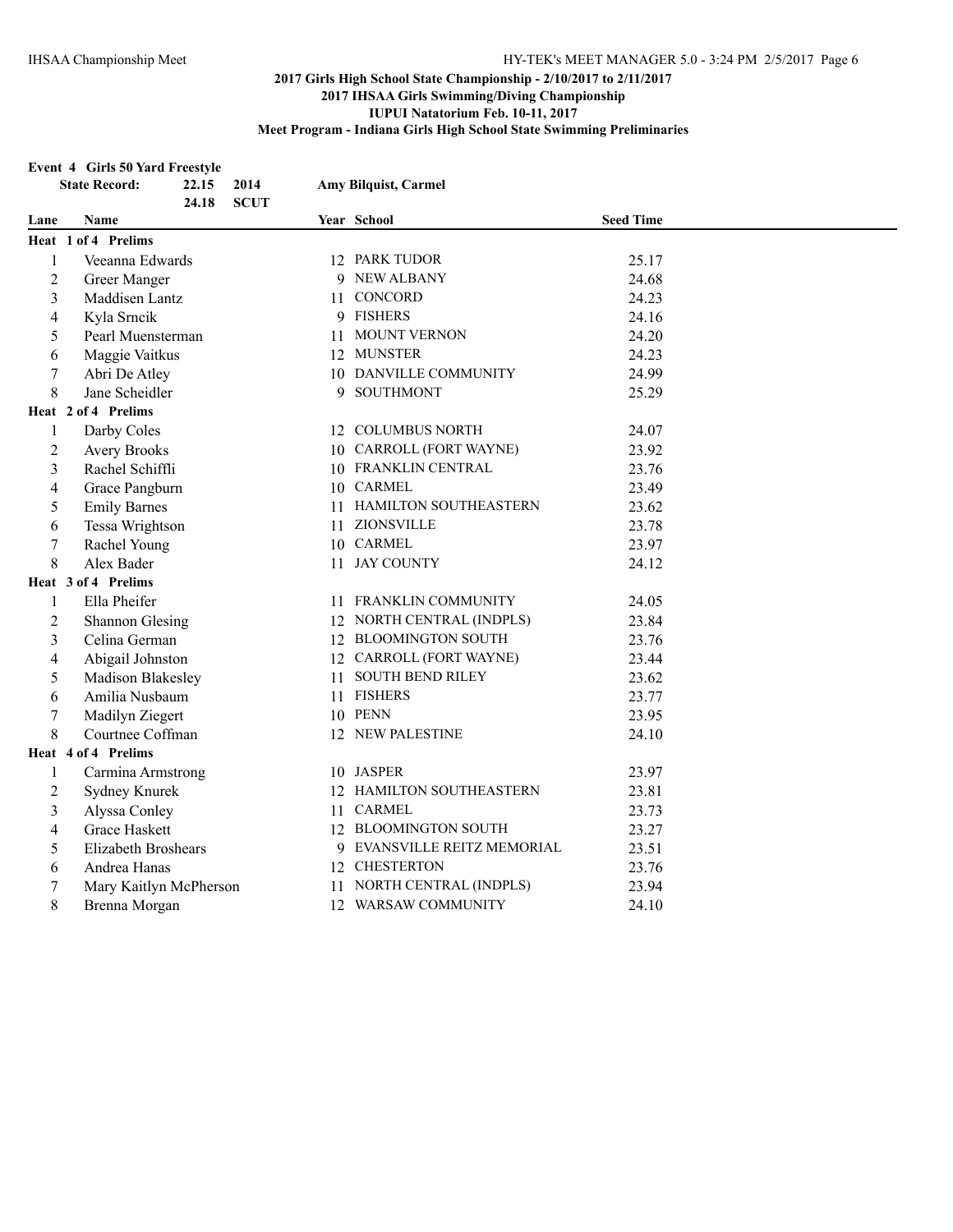#### **Event 6 Girls 100 Yard Butterfly**

|                | <b>State Record:</b>       | 51.79<br>57.07 | 2016<br><b>SCUT</b> | Veronica Burchill, Carmel    |                  |  |
|----------------|----------------------------|----------------|---------------------|------------------------------|------------------|--|
| Lane           | <b>Name</b>                |                |                     | Year School                  | <b>Seed Time</b> |  |
|                | Heat 1 of 4 Prelims        |                |                     |                              |                  |  |
| 1              | Emma Helmich               |                |                     | 12 HUNTINGTON NORTH          | 1:00.53          |  |
| $\overline{2}$ | Lauren Thompson            |                |                     | 10 FLOYD CENTRAL             | 59.31            |  |
| 3              | Ashton Klopp               |                |                     | 12 SOUTH ADAMS               | 58.72            |  |
| 4              | Ashley Snoke               |                |                     | 12 PLAINFIELD                | 58.18            |  |
| 5              | Carmina Armstrong          |                |                     | 10 JASPER                    | 58.25            |  |
| 6              | Maddie Sheiss              |                |                     | 10 WEST LAFAYETTE            | 58.79            |  |
| 7              | <b>Brooke Nine</b>         |                |                     | 11 FOUNTAIN CENTRAL          | 1:00.43          |  |
| 8              | Melanie Marshall           |                |                     | 9 BREBEUF JESUIT PREPARATORY | 1:01.89          |  |
|                | Heat 2 of 4 Prelims        |                |                     |                              |                  |  |
| 1              | Anna McCahill              |                |                     | 11 FRANKLIN COMMUNITY        | 57.07            |  |
| $\overline{2}$ | Makenna Bottorff           |                |                     | 11 PENN                      | 56.49            |  |
| 3              | Carla Gildersleeve         |                |                     | 10 FRANKLIN COMMUNITY        | 56.02            |  |
| 4              | Caroline Schultz           |                |                     | 12 CARMEL                    | 55.27            |  |
| 5              | <b>Elizabeth Broshears</b> |                |                     | 9 EVANSVILLE REITZ MEMORIAL  | 55.63            |  |
| 6              | Rachel Schiffli            |                |                     | 10 FRANKLIN CENTRAL          | 56.20            |  |
| 7              | Elizabeth Pfeifer          |                |                     | 12 FISHERS                   | 56.96            |  |
| 8              | Lydia Tierney              |                |                     | 11 MT. VERNON (FORTVILLE)    | 57.80            |  |
|                | Heat 3 of 4 Prelims        |                |                     |                              |                  |  |
| 1              | <b>Taylor Bush</b>         |                |                     | 12 PENN                      | 57.07            |  |
| $\overline{c}$ | Abigail Young              |                |                     | 12 CARROLL (FORT WAYNE)      | 56.44            |  |
| 3              | <b>Sydney Dygert</b>       |                |                     | 10 ELKHART CENTRAL           | 55.82            |  |
| 4              | Trude Rothrock             |                |                     | 11 CARMEL                    | 54.82            |  |
| 5              | Abigail Johnston           |                |                     | 12 CARROLL (FORT WAYNE)      | 55.43            |  |
| 6              | Sydnee Emerson             |                |                     | 11 NORTHRIDGE                | 56.20            |  |
| 7              | Phoebe Rensink             |                |                     | 10 BLOOMINGTON SOUTH         | 56.91            |  |
| 8              | Kaitlyn Porter             |                |                     | 9 CASTLE                     | 57.23            |  |
|                | Heat 4 of 4 Prelims        |                |                     |                              |                  |  |
| 1              | Alexa Akers                |                |                     | 12 NOBLESVILLE               | 56.97            |  |
| 2              | Morgan Grout               |                |                     | 12 CARMEL                    | 56.43            |  |
| 3              | Amy Socha                  |                |                     | 12 CHESTERTON                | 55.71            |  |
| 4              | Hannah Kukurugya           |                |                     | 12 CROWN POINT               | 53.06            |  |
| 5              | Hannah Pugh                |                |                     | 10 HAMILTON SOUTHEASTERN     | 55.35            |  |
| 6              | Nicole Rueff               |                |                     | 10 FISHERS                   | 56.06            |  |
| $\sqrt{ }$     | Morgan Hicks               |                |                     | 12 YORKTOWN                  | 56.72            |  |
| 8              | Veronica Lantz             |                |                     | 9 CARROLL (FORT WAYNE)       | 57.08            |  |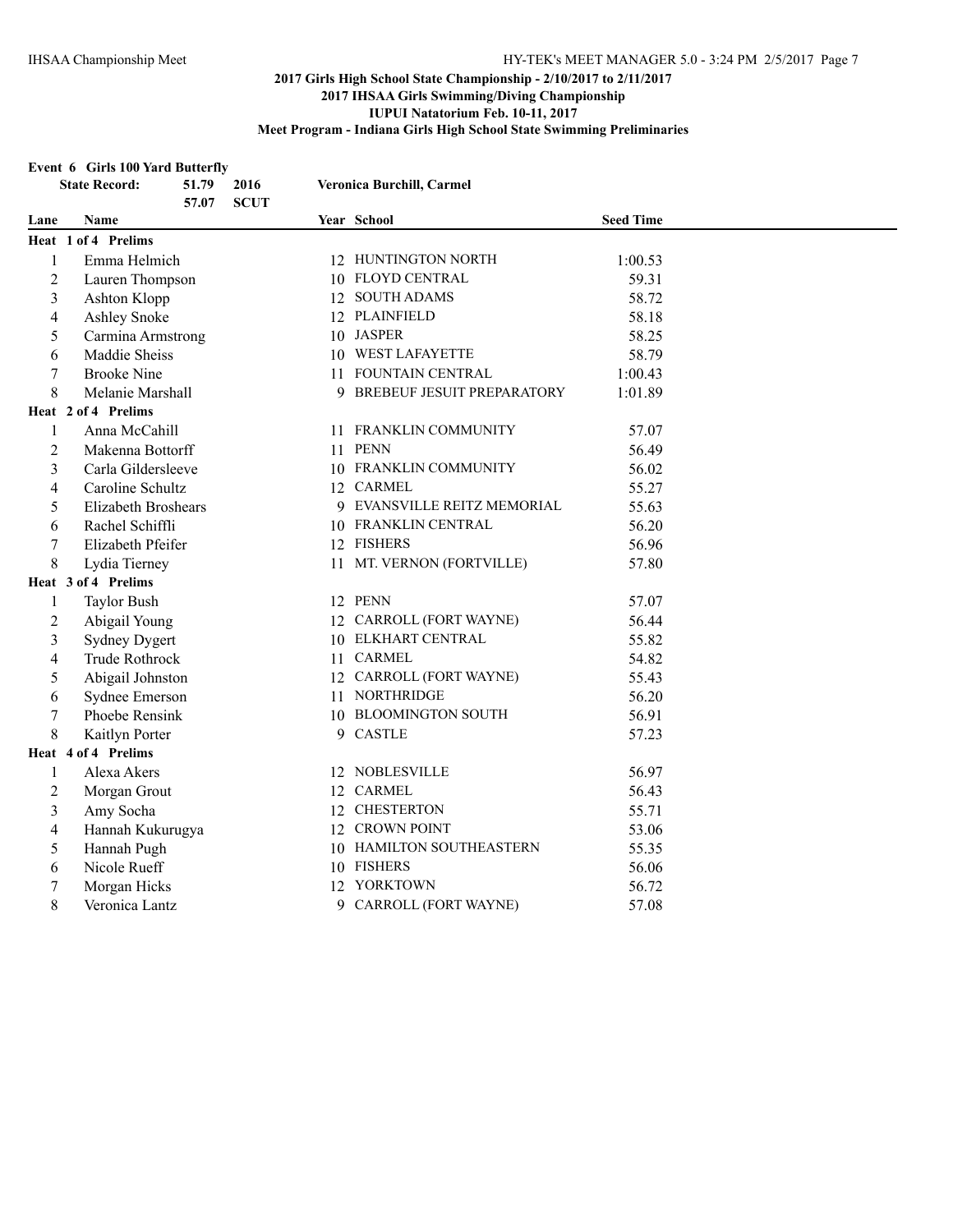#### **Event 7 Girls 100 Yard Freestyle**

| <b>State Record:</b> |                        | 48.36 | 2015        | Amy Bilquist, Carmel         |                  |
|----------------------|------------------------|-------|-------------|------------------------------|------------------|
|                      |                        | 52.42 | <b>SCUT</b> |                              |                  |
| Lane                 | Name                   |       |             | Year School                  | <b>Seed Time</b> |
|                      | Heat 1 of 4 Prelims    |       |             |                              |                  |
| $\mathbf{1}$         | Ashley LeFever         |       |             | 10 SOUTH ADAMS               | 54.11            |
| $\overline{2}$       | Claire Brewer          |       |             | 11 ZIONSVILLE                | 53.75            |
| $\mathfrak{Z}$       | Courtnee Coffman       |       |             | 12 NEW PALESTINE             | 52.90            |
| 4                    | MaKayla Miller         |       |             | 10 CONCORD                   | 52.80            |
| 5                    | Kyla Srncik            |       |             | 9 FISHERS                    | 52.87            |
| 6                    | Savanna Spears         |       |             | 11 LAKE CENTRAL              | 53.08            |
| $\boldsymbol{7}$     | Emma Hopf              |       |             | 12 JASPER                    | 54.01            |
| 8                    | Jane Scheidler         |       |             | 9 SOUTHMONT                  | 55.02            |
|                      | Heat 2 of 4 Prelims    |       |             |                              |                  |
| 1                    | Ashley Jenkins         |       |             | 11 SOUTH BEND ST JOSEPH      | 52.50            |
| $\overline{2}$       | Megan Wimmer           |       |             | 12 MUNSTER                   | 52.07            |
| 3                    | Kathleen Hanley        |       |             | 12 NORTH CENTRAL (INDPLS)    | 51.78            |
| 4                    | Megan Johnson          |       |             | 12 HOMESTEAD                 | 51.41            |
| 5                    | Natalie Myers          |       |             | 12 AVON                      | 51.56            |
| 6                    | Andrea Hanas           |       |             | 12 CHESTERTON                | 51.88            |
| 7                    | Rachel Young           |       |             | 10 CARMEL                    | 52.12            |
| 8                    | McKenna Jule           |       |             | 11 PENDLETON HEIGHTS         | 52.68            |
|                      | Heat 3 of 4 Prelims    |       |             |                              |                  |
| 1                    | <b>Emily Barnes</b>    |       |             | 11 HAMILTON SOUTHEASTERN     | 52.30            |
| $\overline{2}$       | Ella Pheifer           |       |             | 11 FRANKLIN COMMUNITY        | 51.95            |
| 3                    | Jordyn Polderman       |       |             | 12 FORT WAYNE SNIDER         | 51.77            |
| 4                    | Lauryn Parrish         |       |             | 12 FISHERS                   | 50.95            |
| 5                    | Darby Coles            |       |             | 12 COLUMBUS NORTH            | 51.56            |
| 6                    | Amilia Nusbaum         |       |             | 11 FISHERS                   | 51.82            |
| 7                    | <b>Belle Hinshaw</b>   |       |             | 9 BREBEUF JESUIT PREPARATORY | 52.12            |
| 8                    | Mary Kaitlyn McPherson |       |             | 11 NORTH CENTRAL (INDPLS)    | 52.63            |
|                      | Heat 4 of 4 Prelims    |       |             |                              |                  |
| 1                    | Gracie Saulman         |       |             | 10 CORYDON CENTRAL           | 52.17            |
| $\overline{c}$       | Ashlyn Underhill       |       |             | 10 CARMEL                    | 51.91            |
| $\mathfrak{Z}$       | Meagan Ronci           |       |             | 12 PENN                      | 51.65            |
| 4                    | Kelly Pash             |       |             | 10 CARMEL                    | 50.22            |
| 5                    | Celina German          |       |             | 12 BLOOMINGTON SOUTH         | 51.43            |
| 6                    | Whitney Brown          |       |             | 11 CASTLE                    | 51.82            |
| $\boldsymbol{7}$     | Brenna Morgan          |       |             | 12 WARSAW COMMUNITY          | 52.08            |
| 8                    | <b>Avery Brooks</b>    |       |             | 10 CARROLL (FORT WAYNE)      | 52.51            |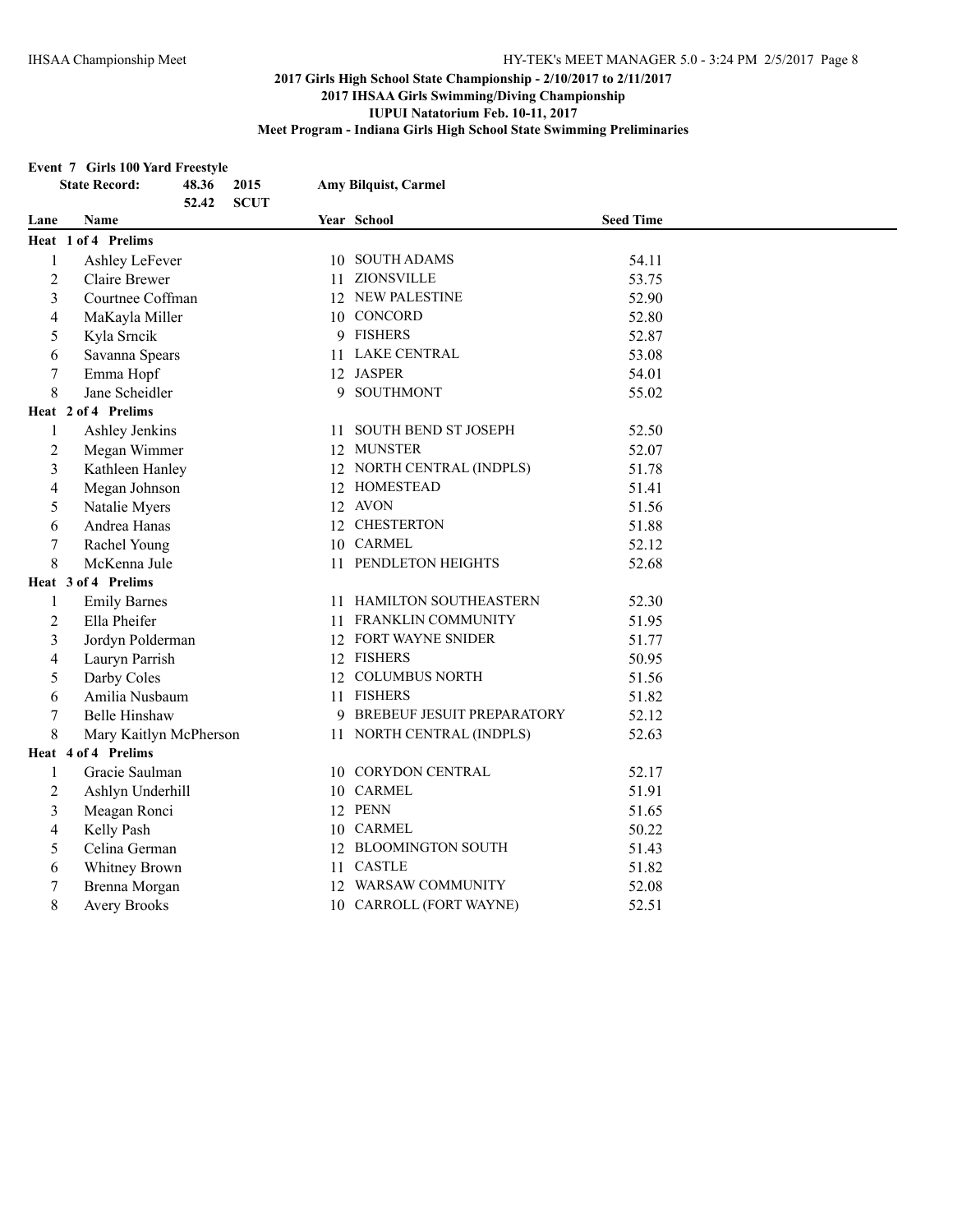#### **Event 8 Girls 500 Yard Freestyle**

|                          | <b>State Record:</b><br>4:45.15<br>5:04.94 | 2015<br><b>SCUT</b> | Emma Nordin, Carmel       |                  |  |
|--------------------------|--------------------------------------------|---------------------|---------------------------|------------------|--|
| Lane                     | Name                                       |                     | Year School               | <b>Seed Time</b> |  |
|                          | Heat 1 of 4 Prelims                        |                     |                           |                  |  |
| $\mathbf{1}$             | Madison Matheis                            |                     | 9 JASPER                  | 5:30.81          |  |
| $\overline{2}$           | Logan Replogle                             |                     | 10 BROWNSBURG             | 5:24.52          |  |
| 3                        | Sophie Treski                              |                     | 11 CASTLE                 | 5:19.20          |  |
| $\overline{\mathcal{L}}$ | Rachel Graves                              |                     | 12 PLAINFIELD             | 5:13.59          |  |
| 5                        | Madison Wickholm                           |                     | 12 SOUTHMONT              | 5:16.00          |  |
| 6                        | Carley Logan                               |                     | 10 GREENFIELD-CENTRAL     | 5:20.00          |  |
| 7                        | Alexa Millholland                          |                     | 12 DELTA                  | 5:29.41          |  |
| 8                        | Lauren Kuhl                                |                     | 11 WARSAW COMMUNITY       | 5:37.92          |  |
|                          | Heat 2 of 4 Prelims                        |                     |                           |                  |  |
| 1                        | Hannah Taylor                              |                     | 12 HAMILTON SOUTHEASTERN  | 5:06.98          |  |
| 2                        | Katie Craig                                | 11                  | <b>CHESTERTON</b>         | 5:04.79          |  |
| 3                        | Kay Foley                                  |                     | 10 MUNSTER                | 4:59.99          |  |
| 4                        | Lauryn Kallay                              |                     | 11 CHESTERTON             | 4:56.94          |  |
| 5                        | Amy Socha                                  |                     | 12 CHESTERTON             | 4:58.95          |  |
| 6                        | Morgan Booth                               |                     | 10 FISHERS                | 5:01.31          |  |
| 7                        | Rachel Walker                              |                     | 11 JEFFERSONVILLE         | 5:05.74          |  |
| 8                        | Kate Gallagher                             |                     | 11 MCCUTCHEON             | 5:11.65          |  |
|                          | Heat 3 of 4 Prelims                        |                     |                           |                  |  |
| 1                        | Delaney Isakson                            |                     | 10 NORTH CENTRAL (INDPLS) | 5:06.29          |  |
| $\mathbf{2}$             | Abigail Jahns                              |                     | 9 FISHERS                 | 5:03.49          |  |
| 3                        | Mackenzie Looze                            |                     | 11 BLOOMINGTON SOUTH      | 4:59.69          |  |
| 4                        | Katie Dougherty                            |                     | 11 CARMEL                 | 4:56.10          |  |
| 5                        | Katie Hughes                               |                     | 12 NORTHRIDGE             | 4:58.78          |  |
| 6                        | Morgan Miller                              |                     | 12 CARMEL                 | 5:00.95          |  |
| $\sqrt{ }$               | Jessie Fraley                              |                     | 10 FRANKLIN COMMUNITY     | 5:05.63          |  |
| 8                        | Katherine Walker                           |                     | 11 SOUTH BEND RILEY       | 5:08.69          |  |
|                          | Heat 4 of 4 Prelims                        |                     |                           |                  |  |
| 1                        | Sarah Hoffman                              |                     | 9 FRANKLIN COMMUNITY      | 5:06.24          |  |
| 2                        | Rachel Sabotin                             |                     | 9 TRINITY LUTHERAN        | 5:01.45          |  |
| 3                        | Kayla Molnar                               |                     | 12 PENN                   | 4:59.18          |  |
| 4                        | Paige Miller                               |                     | 12 WAWASEE                | 4:55.47          |  |
| 5                        | Samantha Hietpas                           |                     | 10 FISHERS                | 4:58.11          |  |
| 6                        | Emma Nordin                                |                     | 12 CARMEL                 | 5:00.11          |  |
| 7                        | Mya VanderHagen                            |                     | 9 CARROLL (FORT WAYNE)    | 5:05.04          |  |
| 8                        | Hallie Dixon                               |                     | 11 JEFFERSONVILLE         | 5:07.27          |  |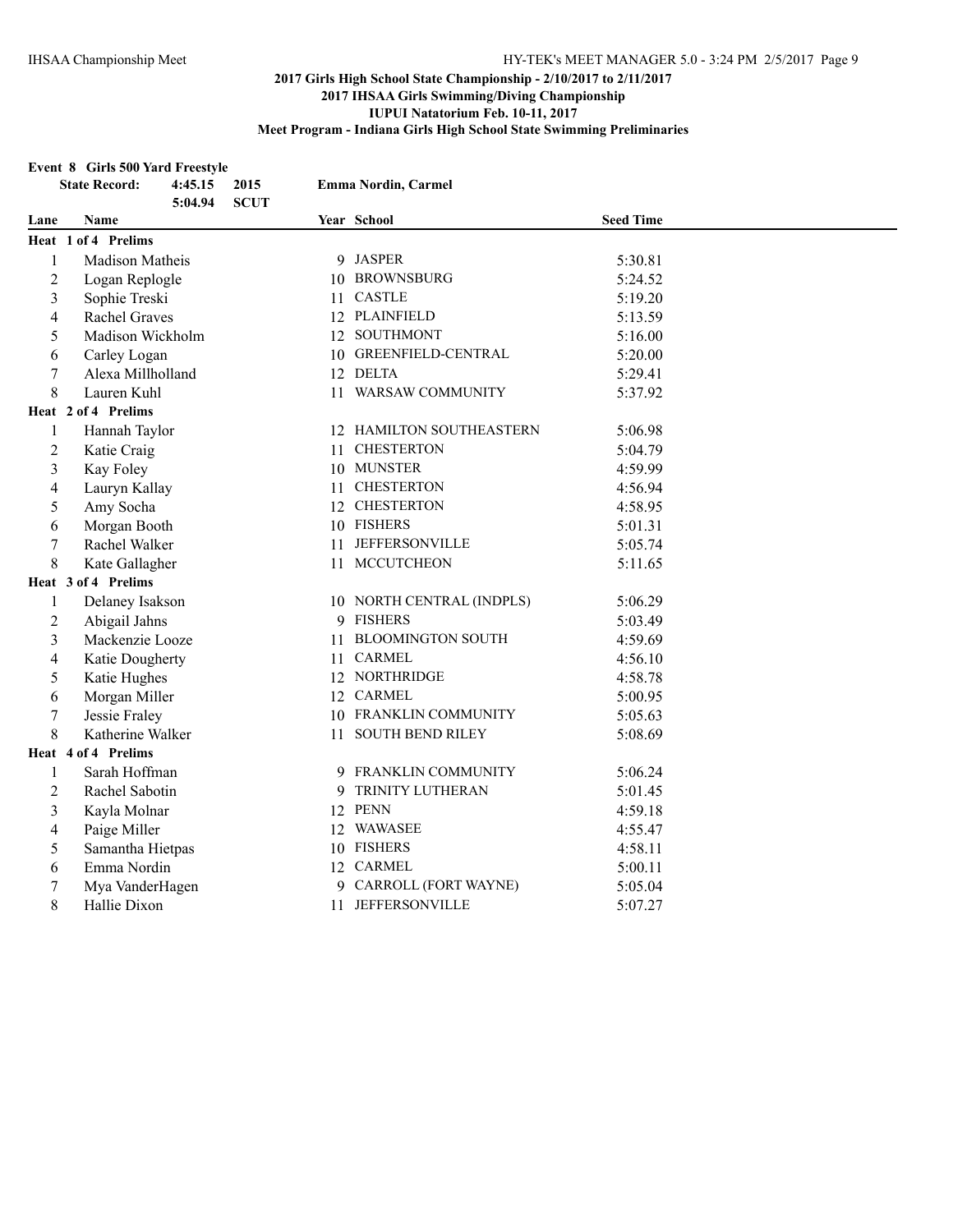# **Event 9 Girls 200 Yard Freestyle Relay**

|      | <b>State Record:</b>              | 1:30.72 | 2015        | Carmel                 |                                             |                           |  |
|------|-----------------------------------|---------|-------------|------------------------|---------------------------------------------|---------------------------|--|
|      |                                   |         |             |                        | T. Rothrock, C. Adams, K.Smith, V. Burchill |                           |  |
|      |                                   | 1:39.34 | <b>SCUT</b> |                        |                                             |                           |  |
| Lane | Team                              |         |             | Relay                  |                                             | <b>Seed Time</b>          |  |
|      | Heat 1 of 4 Prelims               |         |             |                        |                                             |                           |  |
| 1    | <b>CRAWFORDSVILLE</b>             |         |             |                        |                                             | 1:41.89                   |  |
|      | 1) Kaylee McCandless 11           |         |             | 2) Mackenzie Bowen 10  | 3) Emily Humphrey 10                        | 4) Cami McGrady 10        |  |
|      | 5) Abby Bannon 9                  |         |             | 6) Lilly Bushong 12    | 7) Isabelle Rich 9                          | 8) Cali Saunders 12       |  |
| 2    | <b>BREBEUF JESUIT PREPARATORY</b> |         |             |                        |                                             | 1:41.83                   |  |
|      | 1) Belle Hinshaw 9                |         |             | 2) Elizabeth Grout 10  | 3) Maddie McKay 11                          | 4) Melanie Marshall 9     |  |
|      | 5) Emma Borme 11                  |         |             | 6) Corrine Hays 10     | 7) Abby Hays 12                             | 8) Grace Roudebush 11     |  |
| 3    | TERRE HAUTE SOUTH VIGO            |         |             |                        |                                             | 1:40.52                   |  |
|      | 1) Corynn Christiansen 12         |         |             | 2) Brittany Scott 12   | 3) Hannah Gage 12                           | 4) Alayna Moore 12        |  |
|      | 5) Leona Gibson 10                |         |             | 6) Camille Mendoza 10  | 7) Anna Dubois 10                           | 8) Kaelin Christiansen 10 |  |
| 4    | ROCHESTER COMMUNITY               |         |             |                        |                                             | 1:40.15                   |  |
|      | 1) Abigail McCarter 11            |         |             | 2) Emma Feldman 12     | 3) Maria Hunting 11                         | 4) Madelyn Sailors 11     |  |
|      | 5) Kennedy Campbell 12            |         |             | 6) Evelyn Goodman 9    | 7) Sarah Schaller 11                        | 8) Adriann Shepherd 10    |  |
| 5    | <b>CONCORD</b>                    |         |             |                        |                                             | 1:40.26                   |  |
|      | 1) MaKayla Miller 10              |         |             | 2) Veronica Lidy 11    | 3) Daniella Bessonov 11                     | 4) Olivia Trout 10        |  |
|      | 5) Maddisen Lantz 11              |         |             | 6) Elexis Ott 9        | 7) Alexandrea Beer 11                       | 8) Jillian Dawson 10      |  |
| 6    | <b>JASPER</b>                     |         |             |                        |                                             | 1:41.22                   |  |
|      | 1) Emma Hopf 12                   |         |             | 2) Riley Sample 10     | 3) Kate Weaver 11                           | 4) Carmina Armstrong 10   |  |
|      | 5) Taylor Gehlhausen 12           |         |             | 6) Madison Matheis 9   | 7) Grace Schotanus 10                       | 8) Rhegann Weisheit 11    |  |
| 7    | <b>NEW PALESTINE</b>              |         |             |                        |                                             | 1:41.85                   |  |
|      | 1) Courtnee Coffman 12            |         |             | 2) Jessica Rogers 9    | 3) Anna Doolin 11                           | 4) Maria Virt 10          |  |
|      | 5) Hailee Holberton 11            |         |             | 6) Maigan Williams 10  | 7) Grace Mitchell 11                        | 8) Kylie Dhonau 12        |  |
| 8    | <b>JAY COUNTY</b>                 |         |             |                        |                                             | 1:44.70                   |  |
|      | 1) Elizabeth McDowell 11          |         |             | 2) Vivienne Kunkler 10 | 3) Erica Hathaway 9                         | 4) Alex Bader 11          |  |
|      | 5) Hannah James 9                 |         |             | 6) Kaitlyn Dow 10      | 7) Emma James 9                             | 8) Jamie Valentine 12     |  |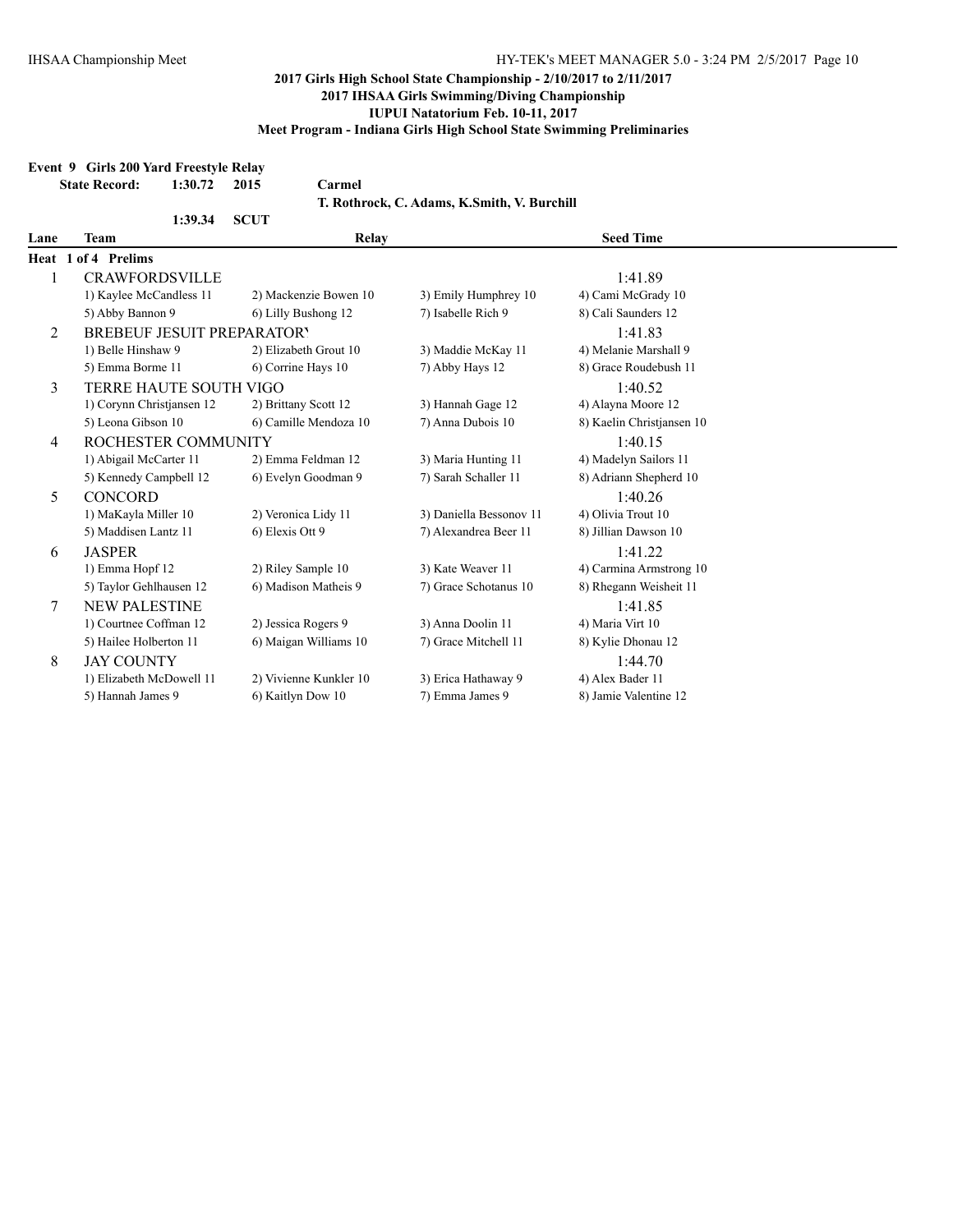#### **Heat 2 Prelims... (Event 9 Girls 200 Yard Freestyle Relay)**

| $\mathbf{1}$   | <b>MOUNT VERNON</b>                      |                                            |                                              | 1:39.20                                |
|----------------|------------------------------------------|--------------------------------------------|----------------------------------------------|----------------------------------------|
|                | 1) Pearl Muensterman 11                  | 2) Elizabeth Cox 10                        | 3) Olivia Trent 11                           | 4) Cora Epley 10                       |
|                | 5) Taylor Collins 9                      | 6) Elizabeth Saltzman 10                   | 7) Elaine Thomas 12                          | 8) Meredith Crawford 10                |
| $\overline{2}$ | <b>BLOOMINGTON NORTH</b>                 |                                            |                                              | 1:37.79                                |
|                | 1) Melinda Wang 10                       | 2) Emma Mohn 11                            | 3) Emmy Bright 11                            | 4) Alicia DeMars 12                    |
|                | 5) Teya Tabbal 9                         | 6) Sonia Rista 12                          | 7) Anna Kindred 12                           | 8) Ryan Paquette 11                    |
| 3              | <b>CASTLE</b>                            |                                            |                                              | 1:36.99                                |
|                | 1) Maddie Wilson 11                      | 2) Krislyn Porter 11                       | 3) Callie Wilhite 11                         | 4) Kaitlyn Porter 9                    |
|                | 5) Sophie Treski 11                      | 6) Kelly Kolleck 12                        |                                              |                                        |
| $\overline{4}$ | <b>PENN</b>                              |                                            |                                              | 1:35.34                                |
|                | 1) Meagan Ronci 12                       | 2) Madilyn Ziegert 10                      | 3) Sydney Acito 11                           | 4) Makenna Bottorff 11                 |
|                | 5) Sophia Darr 9                         | 6) Kionna Clayton 12                       | 7) Ally Langfeldt 11                         | 8) Kayla Molnar 12                     |
| 5              | CARROLL (FORT WAYNE)                     |                                            |                                              | 1:35.98                                |
|                | 1) Abigail Johnston 12                   | 2) Abigail Young 12                        | 3) Mya VanderHagen 9                         | 4) Mallory Jackson 9                   |
|                | 5) Veronica Lantz 9                      | 6) Avery Brooks 10                         | 7) Vanessa Venderley 12                      | 8) Grace Hanna 9                       |
| 6              | NORTH CENTRAL (INDPLS)                   |                                            |                                              | 1:37.25                                |
|                | 1) Hope Christy 12                       | 2) Shannon Glesing 12                      | 3) Kathleen Hanley 12                        | 4) Grace Lough 9                       |
|                | 5) Mary Kaitlyn McPherson 11             | 6) Emma Taylor 12                          | 7) Sophie Beck 11                            | 8) Claudia Buddenbaum 9                |
| 7              | <b>YORKTOWN</b>                          |                                            |                                              | 1:38.88                                |
|                | 1) Morgan Hicks 12                       | 2) Elle Nowakowski 12                      | 3) Meredith Gray 11                          | 4) Emily Weiss 10                      |
|                | 5) Catherine Grasso 10                   | 6) Munthira Raju 10                        | 7) Kaitlynn Santino 10                       | 8) Chloe Duncan 12                     |
| 8              | <b>HOMESTEAD</b>                         |                                            |                                              | 1:40.05                                |
|                | 1) Leah Koob 9                           | 2) Megan Johnson 12                        | 3) Sarah Carter 12                           | 4) Samantha Hinkelman 11               |
|                | 5) Kiley Maher 10                        | 6) Shelby Crist 10                         | 7) Kendal Sagear 10                          | 8) Cara Allen 12                       |
|                | Heat 3 of 4 Prelims                      |                                            |                                              |                                        |
| 1              | <b>ZIONSVILLE</b>                        |                                            |                                              | 1:39.18                                |
|                | 1) Cassidy Sampson 12                    | 2) Valerie Gayheart 11                     | 3) Anna Firebaugh 9                          | 4) Claire Brewer 11                    |
|                | 5) Gretta DeCoursey 12                   | 6) Claudia Pobanz 11                       | 7) Clarice Miles 12                          | 8) Tessa Wrightson 11                  |
| 2              | <b>SOUTH BEND RILEY</b>                  |                                            |                                              | 1:37.42                                |
|                | 1) Anna Kirkpatrick 12                   | 2) Abigail Kirkpatrick 12                  | 3) Allison Walker 12                         | 4) Madison Blakesley 11                |
|                | 5) McKenna Mast 10                       | 6) Hannah Oross 11                         | 7) Alexis Jozwiak 11                         | 8) Katherine Walker 11                 |
| 3              | EVANSVILLE REITZ MEMORIAL                |                                            |                                              | 1:36.92                                |
|                | 1) Meg Tharp 12                          | 2) Amy Goris 11                            | 3) Mia Miller 12                             | 4) Elizabeth Broshears 9               |
|                | 5) Addie Schnautz 10                     | 6) Izzy Haseman 9                          | 7) Ellie Schnautz 12                         | 8) Anna McCoy 9                        |
| 4              | <b>CHESTERTON</b>                        |                                            |                                              | 1:35.31                                |
|                | 1) Andrea Hanas 12                       | 2) Cara Kroeger 12                         | 3) Cameron Klimczak 12<br>7) Abi Raines 9    | 4) Lauryn Kallay 11                    |
|                | 5) Mackenzie Kirkham 12                  | 6) Jadah Eshenaur 10                       |                                              | 8) Katie Craig 11                      |
| 5              | <b>CARMEL</b><br>1) Grace Pangburn 10    | 2) Rachel Young 10                         |                                              | 1:35.60<br>4) Alyssa Conley 11         |
|                | 5) Kelly Pash 10                         | 6) Emma Nordin 12                          | 3) Avery Williams 9<br>7) Samantha Waples 11 | 8) Ellie Kight 12                      |
|                | <b>CROWN POINT</b>                       |                                            |                                              | 1:37.21                                |
| 6              | 1) Anna McCormick 12                     | 2) Jordan Artim 9                          | 3) Kelsi Artim 12                            | 4) Hannah Kukurugya 12                 |
|                | 5) Caroline Kruit 11                     | 6) Kaitlin Gardner 9                       | 7) Rebekah Letcher 10                        | 8) Sydney Johnson 12                   |
|                |                                          |                                            |                                              |                                        |
|                |                                          |                                            |                                              |                                        |
| 7              | <b>COLUMBUS NORTH</b>                    |                                            |                                              | 1:38.09                                |
|                | 1) Alexandra Nusawardhana 12             | 2) Darby Coles 12                          | 3) Olivia Morlok 9                           | 4) Elizabeth King 9                    |
|                | 5) Madison Sandlin 10                    | 6) Kaitlyn Niebrugge 11                    | 7) Allison Collins 12                        | 8) Rachel Gutman 10                    |
| 8              | <b>OAK HILL</b>                          |                                            |                                              | 1:39.89                                |
|                | 1) Olivia Smith 11<br>5) Tori Templin 11 | 2) Kinsey Price 10<br>6) Leslie Tibbets 11 | 3) Khloe Price 10<br>7) Maggi Austin 11      | 4) Emma Travis 12<br>8) Lizzie Wood 10 |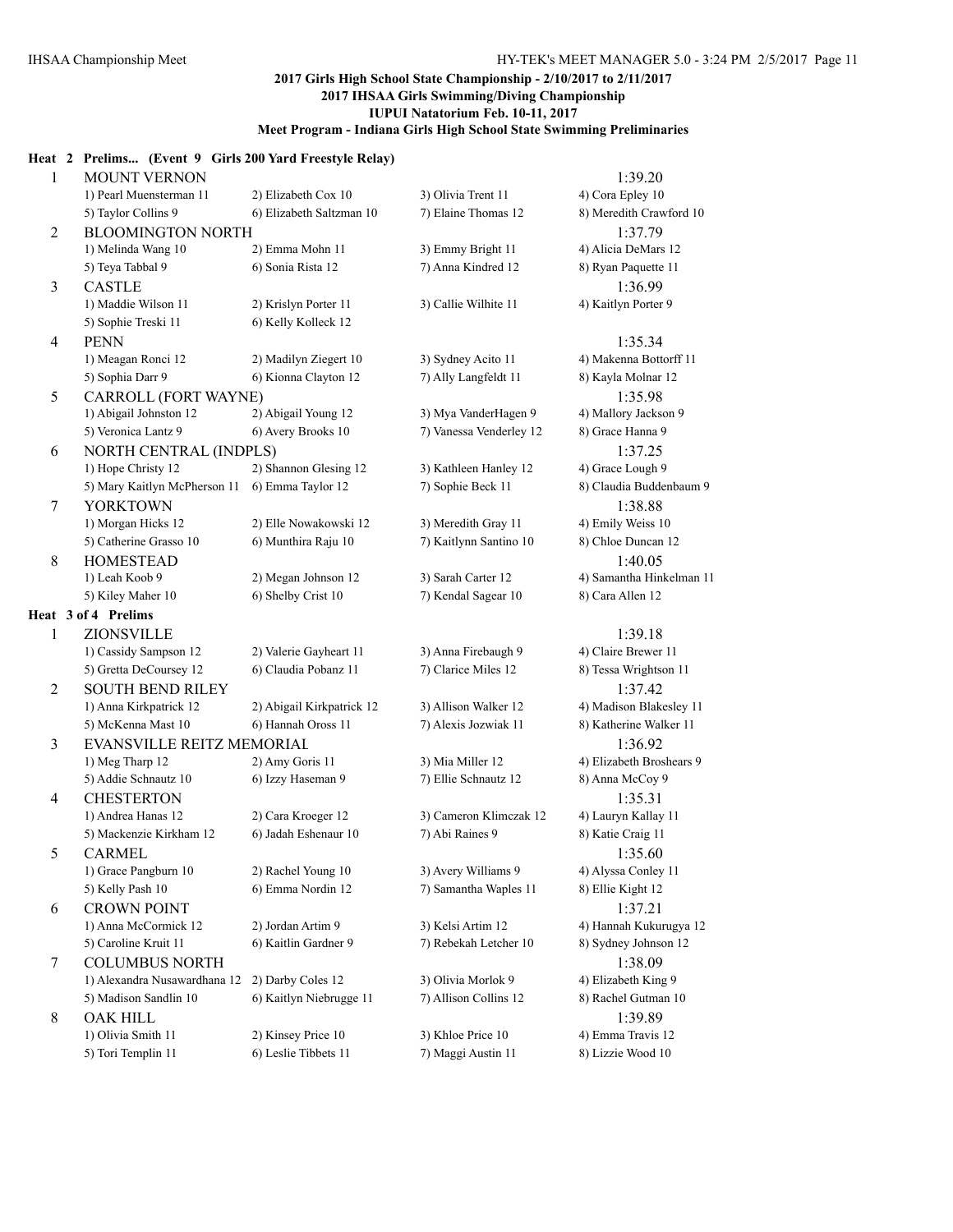#### **Heat 4 Prelims... (Event 9 Girls 200 Yard Freestyle Relay)**

| 1 | WESTFIELD                    |                        |                         | 1:39.18                   |
|---|------------------------------|------------------------|-------------------------|---------------------------|
|   | 1) Erin Verbrugge 10         | 2) Mia Herzog 10       | 3) Kerry Effinger 10    | 4) Lily Hunter 10         |
|   | 5) Julia Hawkins 12          | 6) Lexi Hall 9         | 7) Lauren Rowe 10       | 8) Victoria Coy 12        |
| 2 | <b>NORTHRIDGE</b>            |                        |                         | 1:37.36                   |
|   | 1) Lauren Miller 11          | 2) Kenzie Weber 9      | 3) Jenna Miller 11      | 4) Katie Hughes 12        |
|   | 5) Sydnee Emerson 11         | 6) Caitlin Clark 9     | 7) Jenna Nethercutt 9   | 8) Jocelyn Burbrink 11    |
| 3 | <b>MUNSTER</b>               |                        |                         | 1:36.25                   |
|   | 1) Maggie Vaitkus 12         | 2) Megan Wimmer 12     | 3) Jennifer Lockhart 10 | 4) Kay Foley 10           |
|   | 5) Leah John 10              | 6) Samantha Buffano 9  | 7) Audrey Beck 10       | 8) Brisa Bohling 10       |
| 4 | <b>FISHERS</b>               |                        |                         | 1:34.85                   |
|   | 1) Amilia Nusbaum 11         | 2) Ellen Fero 9        | 3) Kyla Srncik 9        | 4) Lauryn Parrish 12      |
|   | 5) Samantha Hietpas 10       | 6) Hannah Pratt 9      | 7) Emma Julien 9        | 8) Miya Wai 10            |
| 5 | <b>HAMILTON SOUTHEASTERN</b> |                        |                         | 1:35.45                   |
|   | 1) Sydney Knurek 12          | 2) Abby Taylor 10      | 3) Emily Barnes 11      | 4) Hannah Taylor 12       |
|   | 5) Bri Saple 9               | 6) Hannah Ballard 12   | 7) Katie Mueller 10     | 8) Meghan Cleckner 10     |
| 6 | <b>SOUTH BEND ST JOSEPH</b>  |                        |                         | 1:37.08                   |
|   | 1) Aislinn Walsh 10          | 2) Ashley Jenkins 11   | 3) Abigail Feltzer 10   | 4) Lydia Schaeffer 11     |
|   | 5) Katelyn James 11          | 6) Margaret Barrett 10 | 7) Clare Jachim 9       | 8) Alexandra Spaulding 12 |
| 7 | <b>FRANKLIN COMMUNITY</b>    |                        |                         | 1:37.86                   |
|   | 1) Scarlet Friend 10         | 2) Ali Terrell 10      | 3) Abi Gibson 12        | 4) Carla Gildersleeve 10  |
|   | 5) Sarah Hoffman 9           | 6) Jessie Fraley 10    | 7) Ella Pheifer 11      | 8) Gracie Bennett 10      |
| 8 | <b>SEYMOUR</b>               |                        |                         | 1:39.78                   |
|   | 1) Katie Turner 11           | 2) Sarah Montgomery 12 | 3) Nastya Yakovlyeva 12 | 4) Kenzie Persinger 12    |
|   | 5) Molly Hayes 11            | 6) Helen Kelsch 11     | 7) Alexa McKinney 11    | 8) Bailee Wolfe 9         |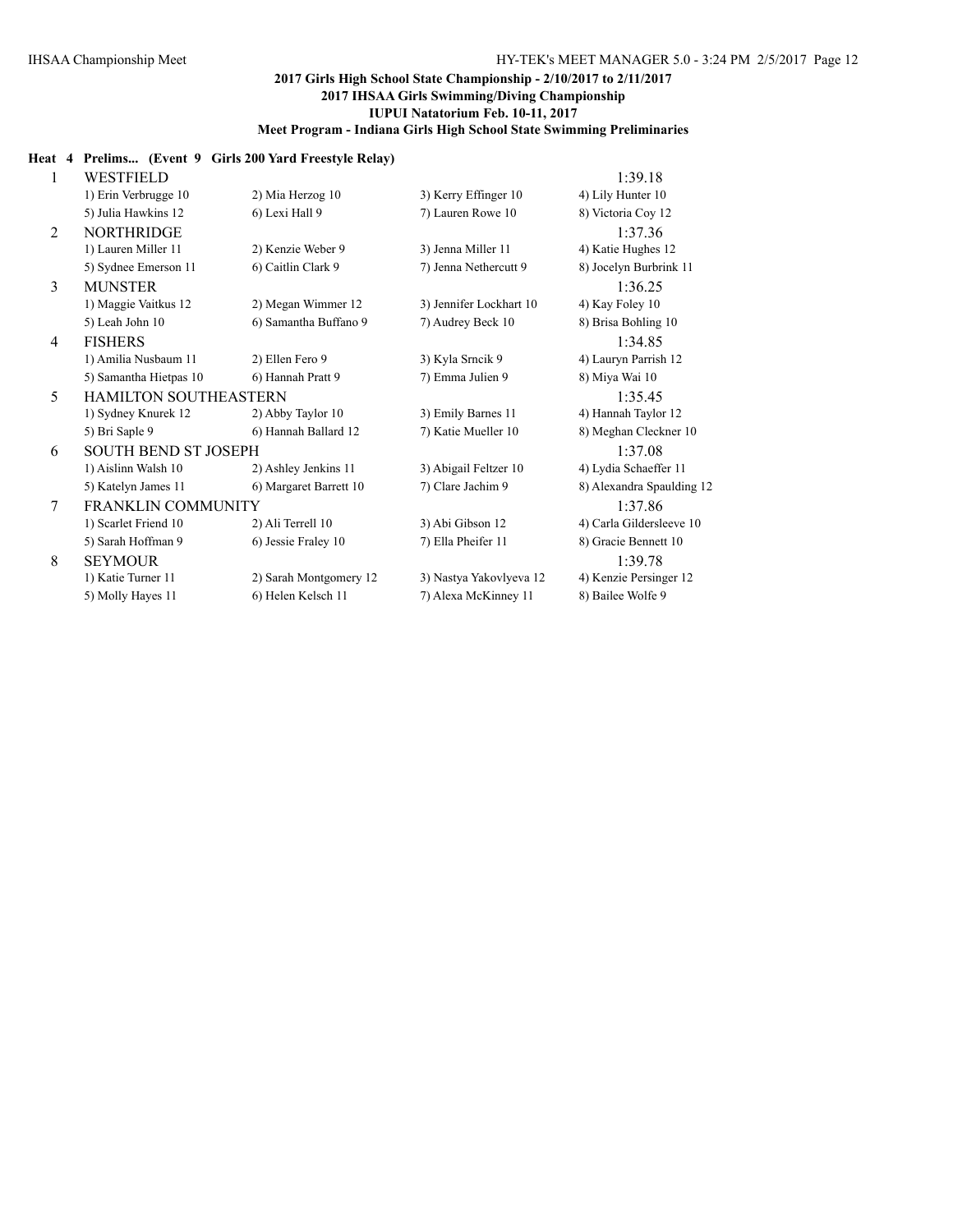#### **Event 10 Girls 100 Yard Backstroke**

|                | <b>State Record:</b>   | 51.65<br>57.89 | 2016<br><b>SCUT</b> |                       | <b>Claire Adams, Carmel</b> |                  |  |
|----------------|------------------------|----------------|---------------------|-----------------------|-----------------------------|------------------|--|
| Lane           | Name                   |                |                     |                       | Year School                 | <b>Seed Time</b> |  |
|                | Heat 1 of 4 Prelims    |                |                     |                       |                             |                  |  |
| $\mathbf{1}$   | Elizabeth Hanas        |                |                     |                       | 9 MUNSTER                   | 1:00.56          |  |
| $\overline{2}$ | McKenzie Vogel         |                |                     |                       | 9 TWIN LAKES                | 59.55            |  |
| 3              | Jennifer Dreessen      |                |                     |                       | 10 BROWNSBURG               | 59.10            |  |
| 4              | Alyssa Cyrus           |                |                     |                       | 9 NORWELL                   | 58.40            |  |
| 5              | Natalie Bohnert        |                |                     |                       | 10 PIKE CENTRAL             | 59.04            |  |
| 6              | Delaney Wihebrink      |                |                     |                       | 10 WARSAW COMMUNITY         | 59.45            |  |
| 7              | Apsara Sakbun          |                |                     |                       | 10 TERRE HAUTE SOUTH VIGO   | 59.59            |  |
| 8              | <b>Aubrey Davis</b>    |                |                     |                       | 11 CENTERVILLE              | 1:02.22          |  |
|                | Heat 2 of 4 Prelims    |                |                     |                       |                             |                  |  |
| 1              | Alexandra Nusawardhana |                |                     |                       | 12 COLUMBUS NORTH           | 57.81            |  |
| $\overline{2}$ | Ashley Jenkins         |                |                     | 11                    | <b>SOUTH BEND ST JOSEPH</b> | 56.91            |  |
| 3              | Cassidy Sampson        |                |                     |                       | 12 ZIONSVILLE               | 56.68            |  |
| 4              | <b>Grace Haskett</b>   |                |                     |                       | 12 BLOOMINGTON SOUTH        | 55.06            |  |
| 5              | Whitney Brown          |                |                     | 11                    | <b>CASTLE</b>               | 56.06            |  |
| 6              | Lauren Miller          |                |                     |                       | 11 NORTHRIDGE               | 56.76            |  |
| 7              | <b>Scarlet Friend</b>  |                |                     | 10 FRANKLIN COMMUNITY | 57.11                       |                  |  |
| 8              | Grace Hanna            |                |                     |                       | 9 CARROLL (FORT WAYNE)      | 58.33            |  |
|                | Heat 3 of 4 Prelims    |                |                     |                       |                             |                  |  |
| 1              | <b>Taylor Conley</b>   |                |                     |                       | 9 CARMEL                    | 57.77            |  |
| 2              | Grace Pangburn         |                |                     |                       | 10 CARMEL                   | 56.79            |  |
| 3              | Abigail Harter         |                |                     |                       | 9 HAMILTON SOUTHEASTERN     | 56.47            |  |
| 4              | Tessa Wrightson        |                |                     |                       | 11 ZIONSVILLE               | 55.04            |  |
| 5              | Mallory Jackson        |                |                     |                       | 9 CARROLL (FORT WAYNE)      | 56.01            |  |
| 6              | Lauren Thompson        |                |                     |                       | 10 FLOYD CENTRAL            | 56.73            |  |
| $\sqrt{ }$     | <b>Brooke Atkins</b>   |                |                     |                       | 10 LAWRENCE NORTH           | 57.09            |  |
| 8              | Anna Kirkpatrick       |                |                     |                       | 12 SOUTH BEND RILEY         | 58.12            |  |
|                | Heat 4 of 4 Prelims    |                |                     |                       |                             |                  |  |
| 1              | Jessie Fraley          |                |                     |                       | 10 FRANKLIN COMMUNITY       | 57.65            |  |
| $\overline{2}$ | Meredith Gray          |                |                     |                       | 11 YORKTOWN                 | 56.79            |  |
| 3              | Jaclyn Klimczak        |                |                     |                       | 10 CHESTERTON               | 56.35            |  |
| 4              | Sammie Burchill        |                |                     |                       | 12 CARMEL                   | 54.84            |  |
| 5              | Cara Kroeger           |                |                     |                       | 12 CHESTERTON               | 55.38            |  |
| 6              | Erin Verbrugge         |                |                     |                       | 10 WESTFIELD                | 56.68            |  |
| 7              | Maddisen Lantz         |                |                     | 11                    | CONCORD                     | 57.06            |  |
| 8              | Alexis Wilhoit         |                |                     | 10 INDIAN CREEK       | 58.06                       |                  |  |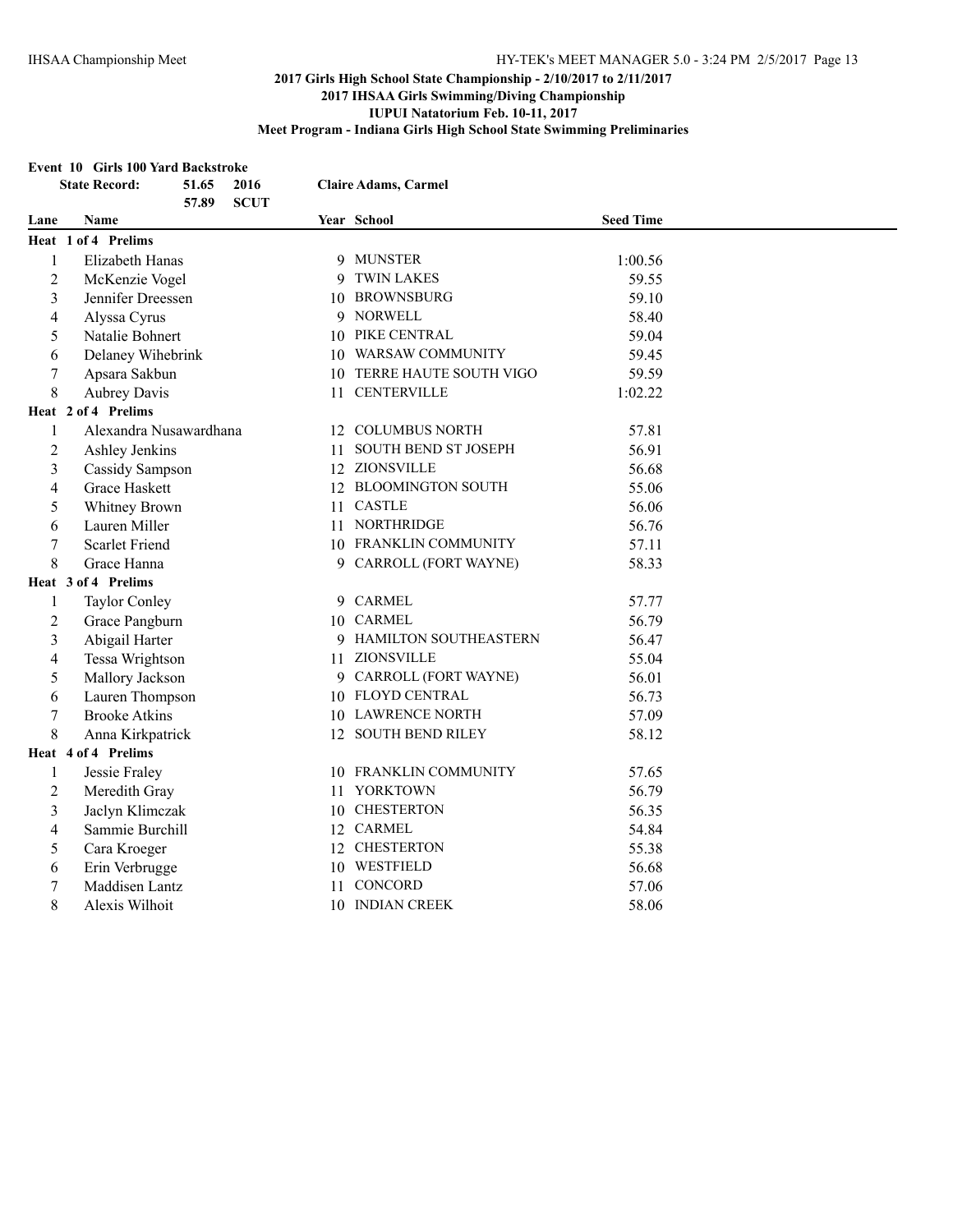#### **Event 11 Girls 100 Yard Breaststroke**

| <b>State Record:</b> |                       | 59.63<br>1:05.94 | 2015<br><b>SCUT</b> |    | Lillia King, Evans.FJ Reitz |                  |
|----------------------|-----------------------|------------------|---------------------|----|-----------------------------|------------------|
| Lane                 | Name                  |                  |                     |    | Year School                 | <b>Seed Time</b> |
|                      | Heat 1 of 4 Prelims   |                  |                     |    |                             |                  |
| $\mathbf{1}$         | <b>Emily Humphrey</b> |                  |                     |    | 10 CRAWFORDSVILLE           | 1:09.54          |
| $\overline{2}$       | Adeline Dixon         |                  |                     |    | 12 JEFFERSONVILLE           | 1:07.84          |
| 3                    | Abigail McCarter      |                  |                     |    | 11 ROCHESTER COMMUNITY      | 1:06.54          |
| 4                    | Emma Mohn             |                  |                     | 11 | <b>BLOOMINGTON NORTH</b>    | 1:06.12          |
| 5                    | Kelsi Artim           |                  |                     |    | 12 CROWN POINT              | 1:06.32          |
| 6                    | Kylie Smith           |                  |                     |    | 10 PIKE                     | 1:07.70          |
| 7                    | Megan Coffin          |                  |                     |    | 9 GREENFIELD-CENTRAL        | 1:08.85          |
| 8                    | Emma Hopf             |                  |                     |    | 12 JASPER                   | 1:09.98          |
|                      | Heat 2 of 4 Prelims   |                  |                     |    |                             |                  |
| $\mathbf{1}$         | Samantha White        |                  |                     |    | 12 LAWRENCE NORTH           | 1:05.77          |
| $\overline{2}$       | Elizabeth Simac       |                  |                     |    | 11 VALPARAISO               | 1:05.35          |
| 3                    | Jenn Gillen           |                  |                     |    | 10 CHESTERTON               | 1:05.00          |
| 4                    | Kionna Clayton        |                  |                     |    | 12 PENN                     | 1:02.86          |
| 5                    | Hope Christy          |                  |                     |    | 12 NORTH CENTRAL (INDPLS)   | 1:04.22          |
| 6                    | Morgan Hicks          |                  |                     |    | 12 YORKTOWN                 | 1:05.15          |
| $\overline{7}$       | Gabi Gilliana         |                  |                     |    | 12 WHEELER                  | 1:05.57          |
| 8                    | Miya Wai              |                  |                     |    | 10 FISHERS                  | 1:05.96          |
|                      | Heat 3 of 4 Prelims   |                  |                     |    |                             |                  |
| 1                    | Hannah Haerle         |                  |                     |    | 10 CASTLE                   | 1:05.64          |
| 2                    | Victoria Wendt        |                  |                     |    | 10 AVON                     | 1:05.30          |
| 3                    | Olivia Trout          |                  |                     |    | 10 CONCORD                  | 1:04.84          |
| 4                    | Aislinn Walsh         |                  |                     |    | 10 SOUTH BEND ST JOSEPH     | 1:02.13          |
| 5                    | Abigail Kirkpatrick   |                  |                     |    | 12 SOUTH BEND RILEY         | 1:03.89          |
| 6                    | Cameron Klimczak      |                  |                     |    | 12 CHESTERTON               | 1:05.14          |
| $\boldsymbol{7}$     | Laura Wright          |                  |                     |    | 9 FORT WAYNE BISHOP DWENGER | 1:05.53          |
| 8                    | Allison Sperring      |                  |                     |    | 12 FISHERS                  | 1:05.94          |
|                      | Heat 4 of 4 Prelims   |                  |                     |    |                             |                  |
| 1                    | Krislyn Porter        |                  |                     |    | 11 CASTLE                   | 1:05.62          |
| $\overline{2}$       | Alex Bader            |                  |                     |    | 11 JAY COUNTY               | 1:05.20          |
| 3                    | Madison Blakesley     |                  |                     |    | 11 SOUTH BEND RILEY         | 1:04.43          |
| 4                    | <b>Emily Weiss</b>    |                  |                     |    | 10 YORKTOWN                 | 1:00.60          |
| 5                    | Grace Estabrook       |                  |                     |    | 11 CARMEL                   | 1:03.85          |
| 6                    | Aubrey Wing           |                  |                     |    | 12 CHESTERTON               | 1:05.07          |
| 7                    | Ali Terrell           |                  |                     | 10 | FRANKLIN COMMUNITY          | 1:05.53          |
| 8                    | Gretta DeCoursey      |                  |                     |    | 12 ZIONSVILLE               | 1:05.85          |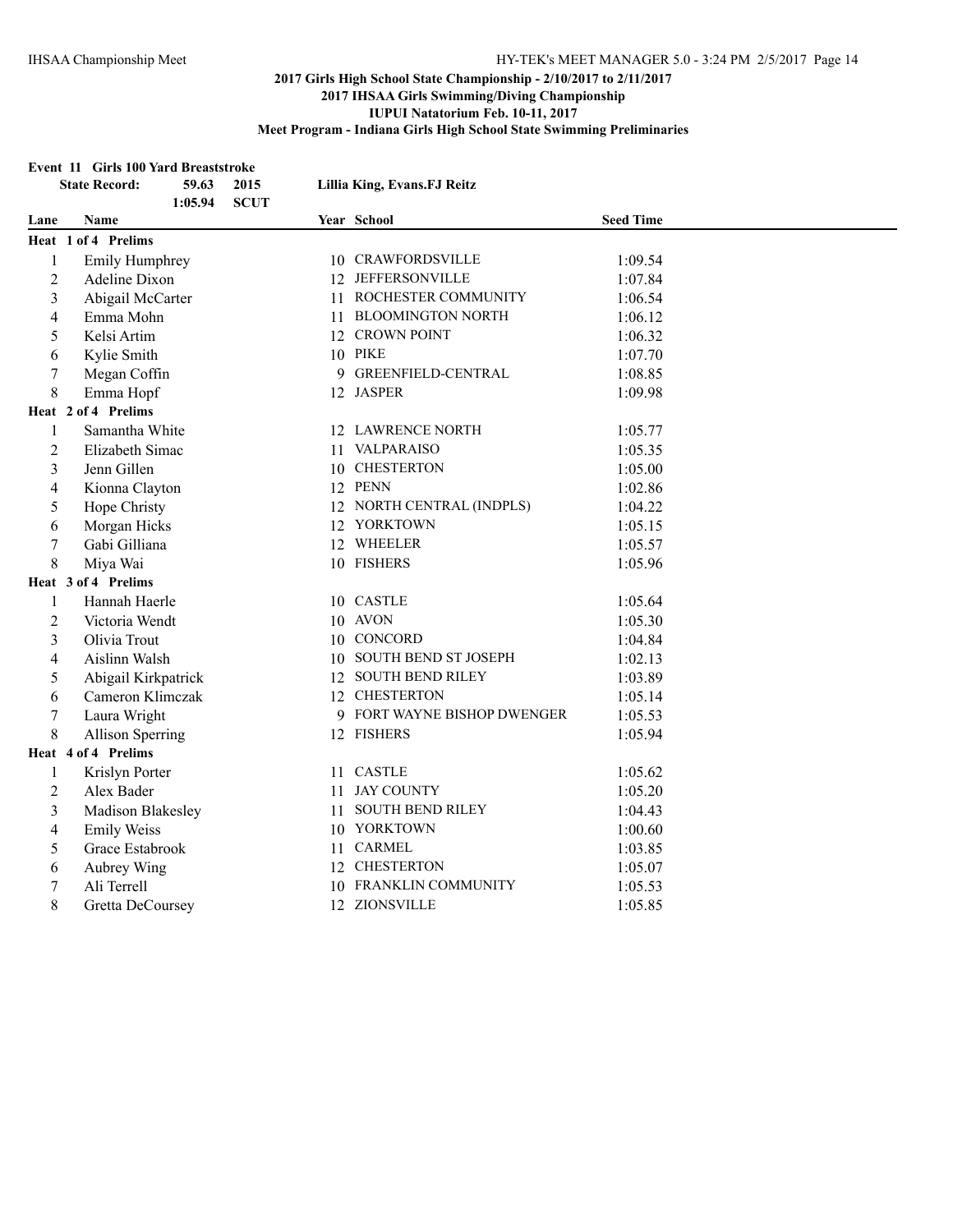#### **Event 12 Girls 400 Yard Freestyle Relay**

| <b>State Record:</b>                      | 2015        | Carmel                                                                                                                                                                                                                                                                                                                                                                     |                                                                                                                                                                                                                                                                                                                                                                                    |                         |  |  |  |
|-------------------------------------------|-------------|----------------------------------------------------------------------------------------------------------------------------------------------------------------------------------------------------------------------------------------------------------------------------------------------------------------------------------------------------------------------------|------------------------------------------------------------------------------------------------------------------------------------------------------------------------------------------------------------------------------------------------------------------------------------------------------------------------------------------------------------------------------------|-------------------------|--|--|--|
| V. Burchill, K. Lemen, K. Smith, C. Adams |             |                                                                                                                                                                                                                                                                                                                                                                            |                                                                                                                                                                                                                                                                                                                                                                                    |                         |  |  |  |
|                                           | <b>SCUT</b> |                                                                                                                                                                                                                                                                                                                                                                            |                                                                                                                                                                                                                                                                                                                                                                                    |                         |  |  |  |
| Team                                      |             | Relay                                                                                                                                                                                                                                                                                                                                                                      |                                                                                                                                                                                                                                                                                                                                                                                    | <b>Seed Time</b>        |  |  |  |
| of 4 Prelims<br>Heat 1                    |             |                                                                                                                                                                                                                                                                                                                                                                            |                                                                                                                                                                                                                                                                                                                                                                                    |                         |  |  |  |
|                                           |             |                                                                                                                                                                                                                                                                                                                                                                            |                                                                                                                                                                                                                                                                                                                                                                                    | 3:48.08                 |  |  |  |
|                                           |             |                                                                                                                                                                                                                                                                                                                                                                            | 3) Joley Clodfelter 9                                                                                                                                                                                                                                                                                                                                                              | 4) Logan Replogle 10    |  |  |  |
| 5) Allison Moll 12                        |             |                                                                                                                                                                                                                                                                                                                                                                            | 7) Kaylee Propst 12                                                                                                                                                                                                                                                                                                                                                                | 8) Abigail Callis 10    |  |  |  |
|                                           |             |                                                                                                                                                                                                                                                                                                                                                                            |                                                                                                                                                                                                                                                                                                                                                                                    | 3:45.31                 |  |  |  |
|                                           |             |                                                                                                                                                                                                                                                                                                                                                                            | 3) Olivia Vongunten 11                                                                                                                                                                                                                                                                                                                                                             | 4) Ashton Klopp 12      |  |  |  |
|                                           |             |                                                                                                                                                                                                                                                                                                                                                                            | 7) Isabel Vongunten 9                                                                                                                                                                                                                                                                                                                                                              | 8) Caroline Kloepper 12 |  |  |  |
| <b>JASPER</b>                             |             |                                                                                                                                                                                                                                                                                                                                                                            |                                                                                                                                                                                                                                                                                                                                                                                    | 3:43.76                 |  |  |  |
| 1) Kate Weaver 11                         |             |                                                                                                                                                                                                                                                                                                                                                                            | 3) Emma Hopf 12                                                                                                                                                                                                                                                                                                                                                                    | 4) Carmina Armstrong 10 |  |  |  |
|                                           |             |                                                                                                                                                                                                                                                                                                                                                                            | 7) Grace Schotanus 10                                                                                                                                                                                                                                                                                                                                                              | 8) Rhegann Weisheit 11  |  |  |  |
|                                           |             |                                                                                                                                                                                                                                                                                                                                                                            | 3:42.40                                                                                                                                                                                                                                                                                                                                                                            |                         |  |  |  |
| 1) Alexis Wilhoit 10                      |             |                                                                                                                                                                                                                                                                                                                                                                            | 3) Lori McCormick 11                                                                                                                                                                                                                                                                                                                                                               | 4) Samantha Keymon 10   |  |  |  |
| 5) Jena Fenton 10                         |             |                                                                                                                                                                                                                                                                                                                                                                            | 7) Payton Allison 9                                                                                                                                                                                                                                                                                                                                                                | 8) Lexy Burge 11        |  |  |  |
| <b>PLAINFIELD</b>                         |             |                                                                                                                                                                                                                                                                                                                                                                            |                                                                                                                                                                                                                                                                                                                                                                                    | 3:42.58                 |  |  |  |
| 1) Rachel Graves 12                       |             |                                                                                                                                                                                                                                                                                                                                                                            | 3) Victoria Kinnamon 10                                                                                                                                                                                                                                                                                                                                                            | 4) Ashley Snoke 12      |  |  |  |
|                                           |             |                                                                                                                                                                                                                                                                                                                                                                            | 7) Rachel Jones 10                                                                                                                                                                                                                                                                                                                                                                 | 8) Rachel Wasson 10     |  |  |  |
|                                           |             |                                                                                                                                                                                                                                                                                                                                                                            |                                                                                                                                                                                                                                                                                                                                                                                    | 3:44.98                 |  |  |  |
|                                           |             |                                                                                                                                                                                                                                                                                                                                                                            | 3) Abigail McCarter 11                                                                                                                                                                                                                                                                                                                                                             | 4) Madelyn Sailors 11   |  |  |  |
|                                           |             |                                                                                                                                                                                                                                                                                                                                                                            | 7) Sarah Schaller 11                                                                                                                                                                                                                                                                                                                                                               | 8) Adriann Shepherd 10  |  |  |  |
|                                           |             |                                                                                                                                                                                                                                                                                                                                                                            |                                                                                                                                                                                                                                                                                                                                                                                    | 3:46.24                 |  |  |  |
|                                           |             |                                                                                                                                                                                                                                                                                                                                                                            | 3) Braedy Laymon 11                                                                                                                                                                                                                                                                                                                                                                | 4) Carley Logan 10      |  |  |  |
| 5) Megan Coffin 9                         |             |                                                                                                                                                                                                                                                                                                                                                                            | 7) Hannah Russo 10                                                                                                                                                                                                                                                                                                                                                                 | 8) Krista Zornes 12     |  |  |  |
| <b>SOUTHMONT</b>                          |             |                                                                                                                                                                                                                                                                                                                                                                            |                                                                                                                                                                                                                                                                                                                                                                                    | 3:51.83                 |  |  |  |
| 1) Jane Scheidler 9                       |             |                                                                                                                                                                                                                                                                                                                                                                            | 3) Emma Tyler 9                                                                                                                                                                                                                                                                                                                                                                    | 4) Madison Wickholm 12  |  |  |  |
|                                           |             |                                                                                                                                                                                                                                                                                                                                                                            | 7) Aubrey Jones 9                                                                                                                                                                                                                                                                                                                                                                  | 8) Suzanne Newlin 9     |  |  |  |
|                                           |             | 3:15.38<br>3:35.63<br><b>BROWNSBURG</b><br>1) Bailey LaPaugh 11<br><b>SOUTH ADAMS</b><br>1) Ashley LeFever 10<br>5) Hannah Neuenschwander 9<br>5) Taylor Gehlhausen 12<br><b>INDIAN CREEK</b><br>5) Shannon Rogers 10<br>ROCHESTER COMMUNITY<br>1) Emma Feldman 12<br>5) Evelyn Goodman 9<br><b>GREENFIELD-CENTRAL</b><br>1) Anne Marie DeKeyser 9<br>5) Sophia Reimondo 9 | 2) Maranda Peak 10<br>6) Elise Dahlke 9<br>2) Brette Klopp 12<br>6) Riley Thompson 12<br>2) Riley Sample 10<br>6) Madison Matheis 9<br>2) Bella Ratzlaff 9<br>6) Sierra Bowman 9<br>2) Kamryn Vanwanzeele 12<br>6) Allyson Carroll 12<br>2) Maria Hunting 11<br>6) Kennedy Campbell 12<br>2) Ashley Finney 12<br>6) Emma Miller 10<br>2) Kelsey Dugger 11<br>6) Cassandra Doyle 10 |                         |  |  |  |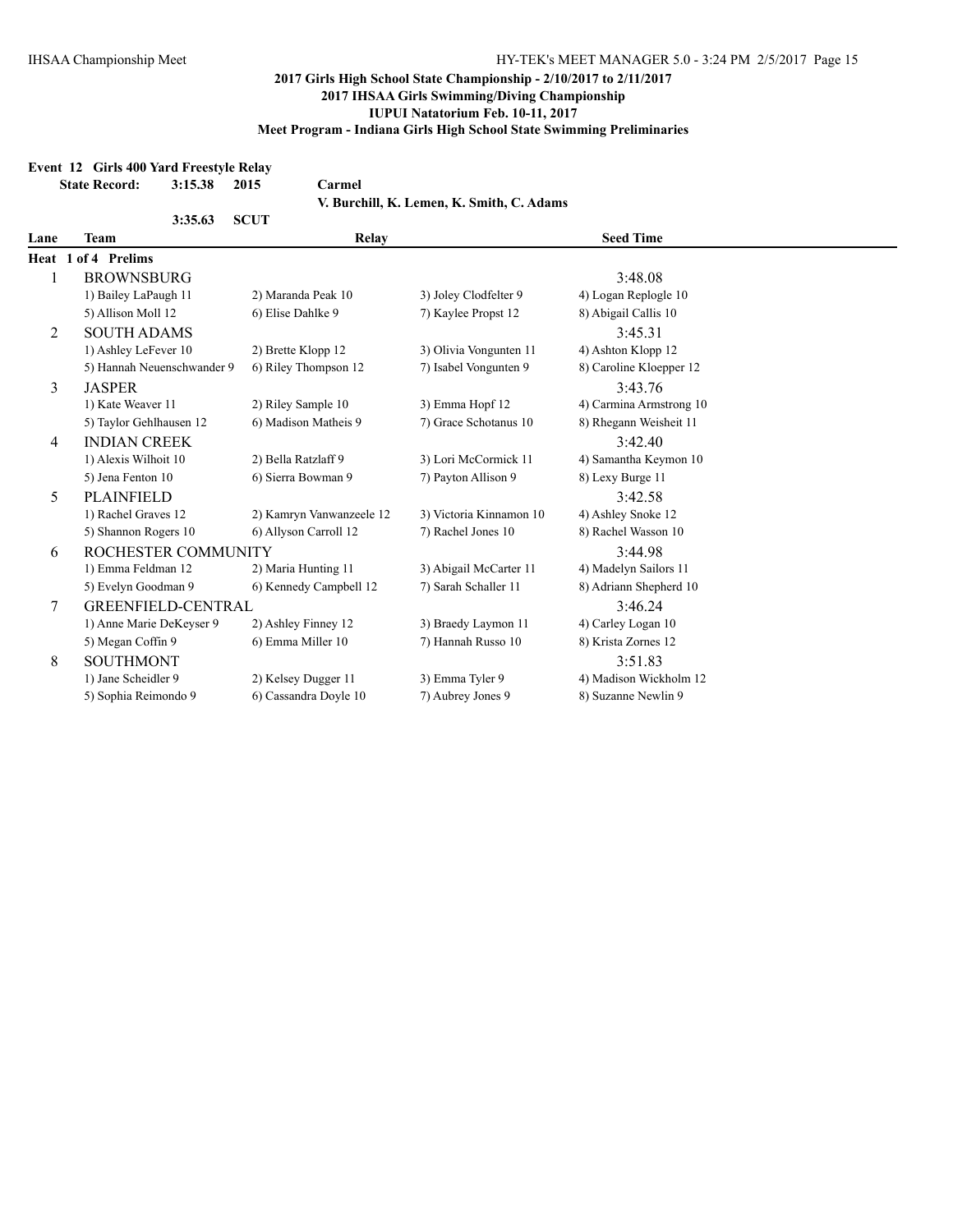#### **Heat 2 Prelims... (Event 12 Girls 400 Yard Freestyle Relay)**

| $\mathbf{1}$             | <b>JEFFERSONVILLE</b>                          |                                                |                                            | 3:39.90                      |
|--------------------------|------------------------------------------------|------------------------------------------------|--------------------------------------------|------------------------------|
|                          | 1) Rachel Walker 11                            | 2) Jacqueline Richard 12                       | 3) Hallie Dixon 11                         | 4) Adeline Dixon 12          |
|                          | 5) Meagan Miles 11                             | 6) Alyssa Miller 9                             | 7) Haley Vescelus 10                       | 8) Sydney Sansbury 11        |
| $\overline{2}$           | <b>AVON</b>                                    |                                                |                                            | 3:34.91                      |
|                          | 1) Natalie Myers 12                            | 2) Lauren Myers 10                             | 3) Elizabeth Myers 10                      | 4) Victoria Wendt 10         |
|                          | 5) Rylee Elder 11                              | 6) Kristine Karaivanova 10                     | 7) Kaitlyn Sinclair 9                      | 8) Kayla Clark 9             |
| $\mathfrak{Z}$           | <b>CASTLE</b>                                  |                                                |                                            | 3:32.47                      |
|                          | 1) Whitney Brown 11                            | 2) Kaitlyn Porter 9                            | 3) Krislyn Porter 11                       | 4) Hannah Haerle 10          |
|                          | 5) Sophie Treski 11                            | 6) Kelly Kolleck 12                            | 7) Callie Wilhite 11                       | 8) Maddie Wilson 11          |
| $\overline{4}$           | <b>BLOOMINGTON SOUTH</b>                       |                                                |                                            | 3:28.60                      |
|                          | 1) Grace Haskett 12                            | 2) Phoebe Rensink 10                           | 3) Celina German 12                        | 4) Mackenzie Looze 11        |
|                          | 5) Emily Long 11                               | 6) Anne Levy 10                                | 7) Emily Massengale 9                      | 8) Hannah Kunzman 12         |
| 5                        | <b>FISHERS</b>                                 |                                                |                                            | 3:29.36                      |
|                          | 1) Amilia Nusbaum 11                           | 2) Abigail Jahns 9                             | 3) Morgan Booth 10                         | 4) Lauryn Parrish 12         |
|                          | 5) Sarah Jacobs 11                             | 6) Zoe Luckie 10                               | 7) Kara Robeson 10                         | 8) Carissa Schneider 12      |
| 6                        | <b>ZIONSVILLE</b>                              |                                                |                                            | 3:33.72                      |
|                          | 1) Claire Brewer 11                            | 2) Claudia Pobanz 11                           | 3) Gretta DeCoursey 12                     | 4) Tessa Wrightson 11        |
|                          | 5) Clarice Miles 12                            | 6) Valerie Gayheart 11                         | 7) Cassidy Sampson 12                      | 8) Issy Hamilton 10          |
| 7                        | <b>VALPARAISO</b>                              |                                                |                                            | 3:36.48                      |
|                          | 1) Marisa Johnson 12                           | 2) Hannah Shepherd 9                           | 3) Grace Cobble 11                         | 4) Jacklyn Bontrager 10      |
|                          | 5) Peyton Mahlmann 12                          | 6) Kristyn Hoffmann 9                          | 7) Madeline Miltenberger 11                | 8) Elizabeth Simac 11        |
| $\,8\,$                  | <b>CENTER GROVE</b>                            |                                                |                                            | 3:41.88                      |
|                          | 1) Jaden King 10                               | 2) Emma Pawlik 10                              | 3) Gracie Marsh 9                          | 4) Jillian Castor 11         |
|                          | 5) Elena DeLuna 10                             | 6) Julia Lawson 12                             | 7) Allison Conkin 9                        | 8) Reagan Clayton 10         |
|                          | Heat 3 of 4 Prelims                            |                                                |                                            |                              |
| $\mathbf{1}$             | FRANKLIN CENTRAL                               |                                                |                                            | 3:39.81                      |
|                          | 1) Kathryn Matthies 10                         | 2) Jamie Leming 12                             | 3) Regan Schiffli 10                       | 4) Rachel Schiffli 10        |
|                          | 5) Riley Benedict 12                           | 6) Katie Dupler 12                             | 7) Abbe Hershberger 9                      | 8) Elise Miller 10           |
| 2                        | NORTH CENTRAL (INDPLS)                         |                                                |                                            | 3:34.67                      |
|                          | 1) Shannon Glesing 12                          | 2) Kathleen Hanley 12                          | 3) Holle Guntz 10                          | 4) Margaret McPherson 9      |
|                          | 5) Hope Christy 12                             | 6) Ashton Hillenbrand 10                       | 7) Delaney Isakson 10                      | 8) Mary Kaitlyn McPherson 11 |
| 3                        | HAMILTON SOUTHEASTERN                          |                                                |                                            | 3:31.13                      |
|                          | 1) Hannah Taylor 12                            | 2) Katie Mueller 10                            | 3) Sydney Knurek 12                        | 4) Emily Barnes 11           |
|                          | 5) Ellie Pedersen 9                            | 6) Bri Saple 9                                 | 7) Hannah Ballard 12                       | 8) Hannah Pugh 10            |
|                          | <b>CHESTERTON</b>                              |                                                |                                            | 3:28.49                      |
| $\overline{\mathcal{A}}$ | 1) Andrea Hanas 12                             | 2) Lauryn Kallay 11                            | 3) Jaclyn Klimczak 10                      | 4) Amy Socha 12              |
|                          | 5) Cameron Klimczak 12                         | 6) Jadah Eshenaur 10                           | 7) Abi Raines 9                            | 8) Katie Craig 11            |
|                          |                                                |                                                |                                            |                              |
| 5                        | <b>PENN</b>                                    |                                                |                                            | 3:29.18                      |
|                          | 1) Meagan Ronci 12                             | 2) Makenna Bottorff 11<br>6) Kionna Clayton 12 | 3) Madilyn Ziegert 10<br>7) Taylor Bush 12 | 4) Kayla Molnar 12           |
|                          | 5) Megan Rach 9                                |                                                |                                            | 8) Ally Langfeldt 11         |
| 6                        | FRANKLIN COMMUNITY<br>1) Carla Gildersleeve 10 |                                                |                                            | 3:33.12                      |
|                          |                                                | 2) Abi Gibson 12                               | 3) Jessie Fraley 10                        | 4) Ella Pheifer 11           |
|                          | 5) Alexandra Hart 9                            | 6) Lina Caudill 9                              | 7) Sarah Hoffman 9                         | 8) Anna McCahill 11          |
| 7                        | EVANSVILLE REITZ MEMORIAL                      |                                                |                                            | 3:35.69                      |
|                          | 1) Meg Tharp 12                                | 2) Izzy Haseman 9                              | 3) Mia Miller 12                           | 4) Elizabeth Broshears 9     |
|                          | 5) Kait Schopmeyer 12                          | 6) Amy Goris 11                                | 7) Ellie Schnautz 12                       | 8) Anna McCoy 9              |
| 8                        | TERRE HAUTE SOUTH VIGO                         |                                                |                                            | 3:40.96                      |
|                          | 1) Brittany Scott 12                           | 2) Apsara Sakbun 10                            | 3) Kaelin Christjansen 10                  | 4) Alayna Moore 12           |
|                          | 5) Leona Gibson 10                             | 6) Hannah Gage 12                              | 7) Anna Dubois 10                          | 8) Corynn Christjansen 12    |